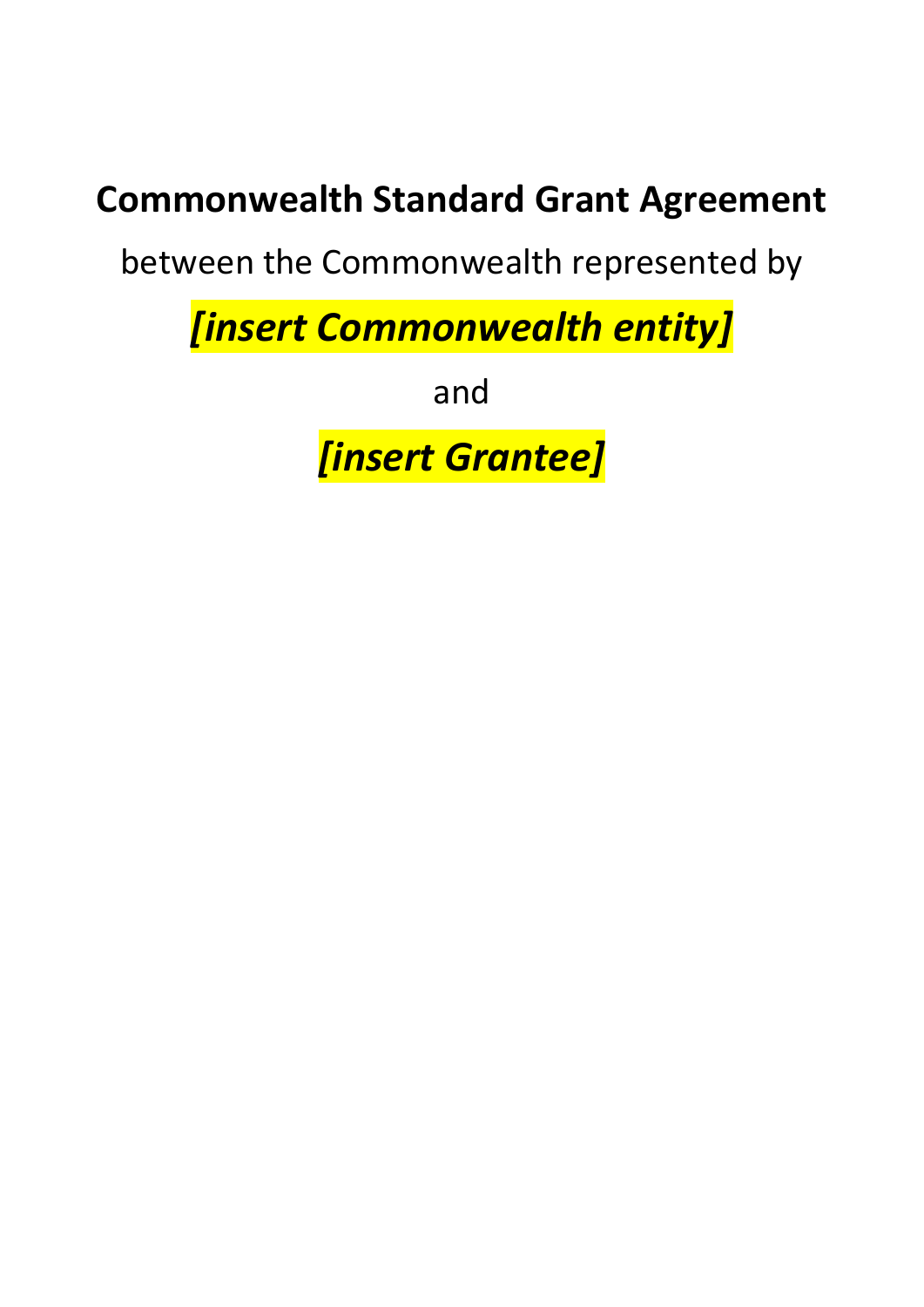## <span id="page-1-0"></span>**Drafting Instructions**

Instructions to assist you to complete this Agreement are in black text on a grey background. Where you need to insert details or choose whether to include the relevant text the text is highlighted in yellow. Standard model clauses are in black text and are not highlighted. Don't forget to delete any options you do not use. Delete this box and all drafting notes and all yellow highlighting before providing this Agreement to the Grantee.

The Standard Grant Agreement Template User Guide provides further guidance and is available at: [https://www.finance.gov.au/resource-management/grants/.](https://www.finance.gov.au/resource-management/grants/)

Once completed, this document, together with each set of Grant Details and the Commonwealth Standard Grant Conditions (Schedule 1), forms an Agreement between the Commonwealth and the Grantee.

You should enter the specific details of each particular Grant, such as the purpose of the Grant, the Parties involved, and the details of the Activity to be undertaken, in the **Grant Details**. The Grant Details also include any Supplementary Terms that apply to the Grant.

You can include terms, in addition to those contained in the Commonwealth Standard Grant Conditions, in the **Supplementary Terms**. You can only include Supplementary Terms that come from the Standard Agreement Clause Bank. You should consider the scope and subject matter of a particular Grant when deciding whether or not to include a particular Supplementary Term.

Representatives of the Commonwealth and the Grantee must sign the Agreement on the **signatures page**.

#### **Multiple Grants in one Agreement**

It is possible for more than one Grant to be covered by one Agreement. This is achieved by completing a separate Grant Details for each Grant - and including in Item A of the Grant Details for each Grant, a reference to the main Agreement. When entering into a Grant with a Grantee for the first time, or where a new Grant is to be a standalone agreement, the Grant Agreement section should be completed to create the new Agreement. When providing a subsequent Grant to a Grantee that is to form part of an existing Agreement, complete a new Grant Details section but delete the Grant Agreement section - the information in the existing Agreement will apply.

Further guidance on issues to consider when deciding whether to enter into a 'new' Agreement for a subsequent Grant or whether to add it to an existing Agreement can be found on the Finance website.

The **Commonwealth Standard Grant Conditions** (Standard Grant Conditions) at Schedule 1 define the standard rights and obligations, and contain definitions, that apply to the entire Agreement. These conditions cannot be changed. However, any Supplementary Terms included in the Grant Details will take priority over the Standard Grant Conditions in the event of inconsistency. Note that any Supplementary Terms included in the Grant Details will only apply to the specific Grant covered by the Grant Details. Where a subsequent Grant is being provided under an existing Agreement, when completing the Grant Details for the Grant you will need to consider again whether any of the Supplementary Terms should apply to that Grant and include or delete as appropriate.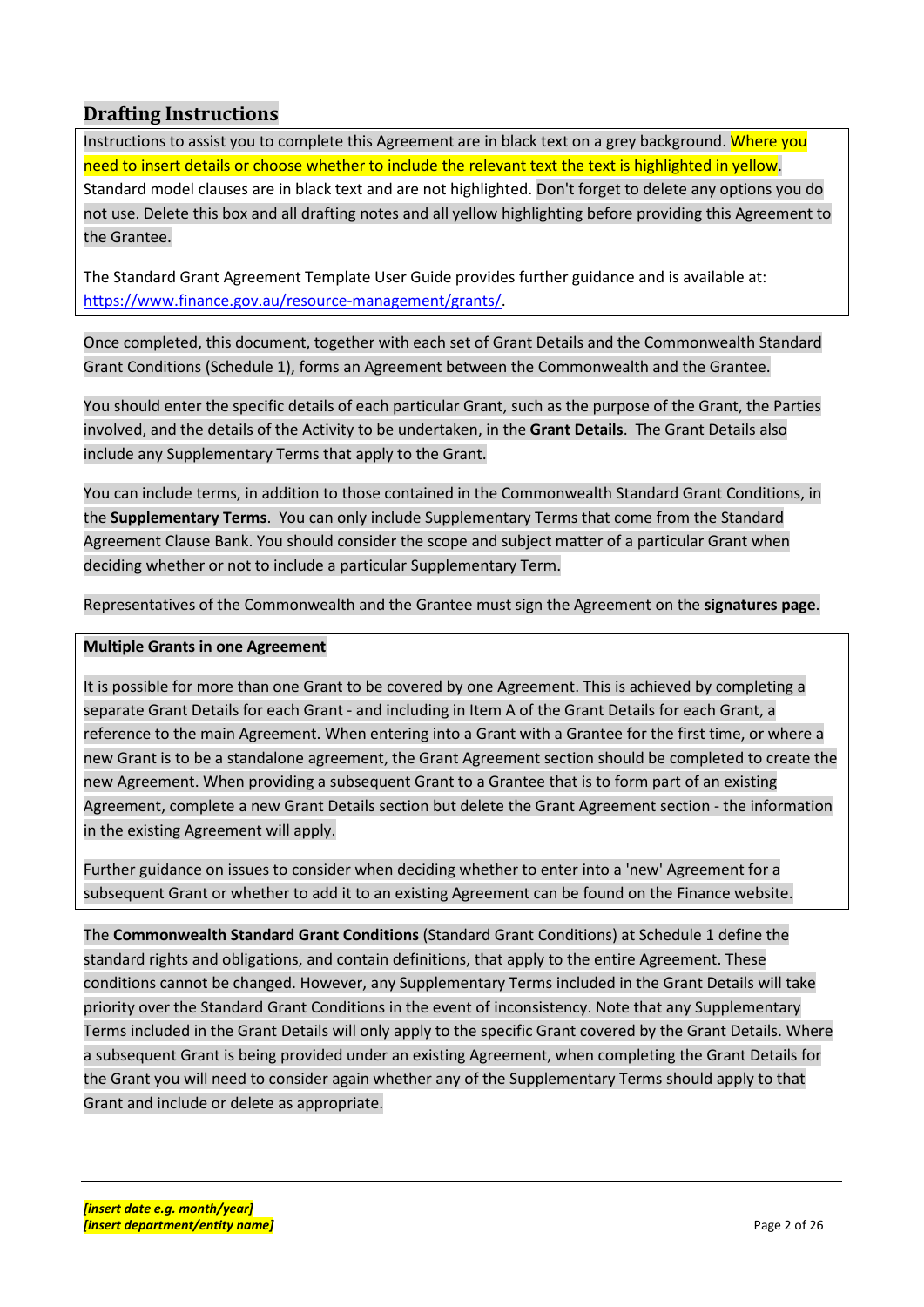| <b>Contents</b> |
|-----------------|
|                 |
|                 |
|                 |
|                 |
|                 |
|                 |
|                 |
|                 |
|                 |
|                 |
|                 |
|                 |
|                 |
|                 |
|                 |
|                 |
|                 |
|                 |
|                 |
|                 |
|                 |
|                 |
|                 |
|                 |
|                 |
|                 |
|                 |
|                 |
|                 |
|                 |
|                 |
|                 |
|                 |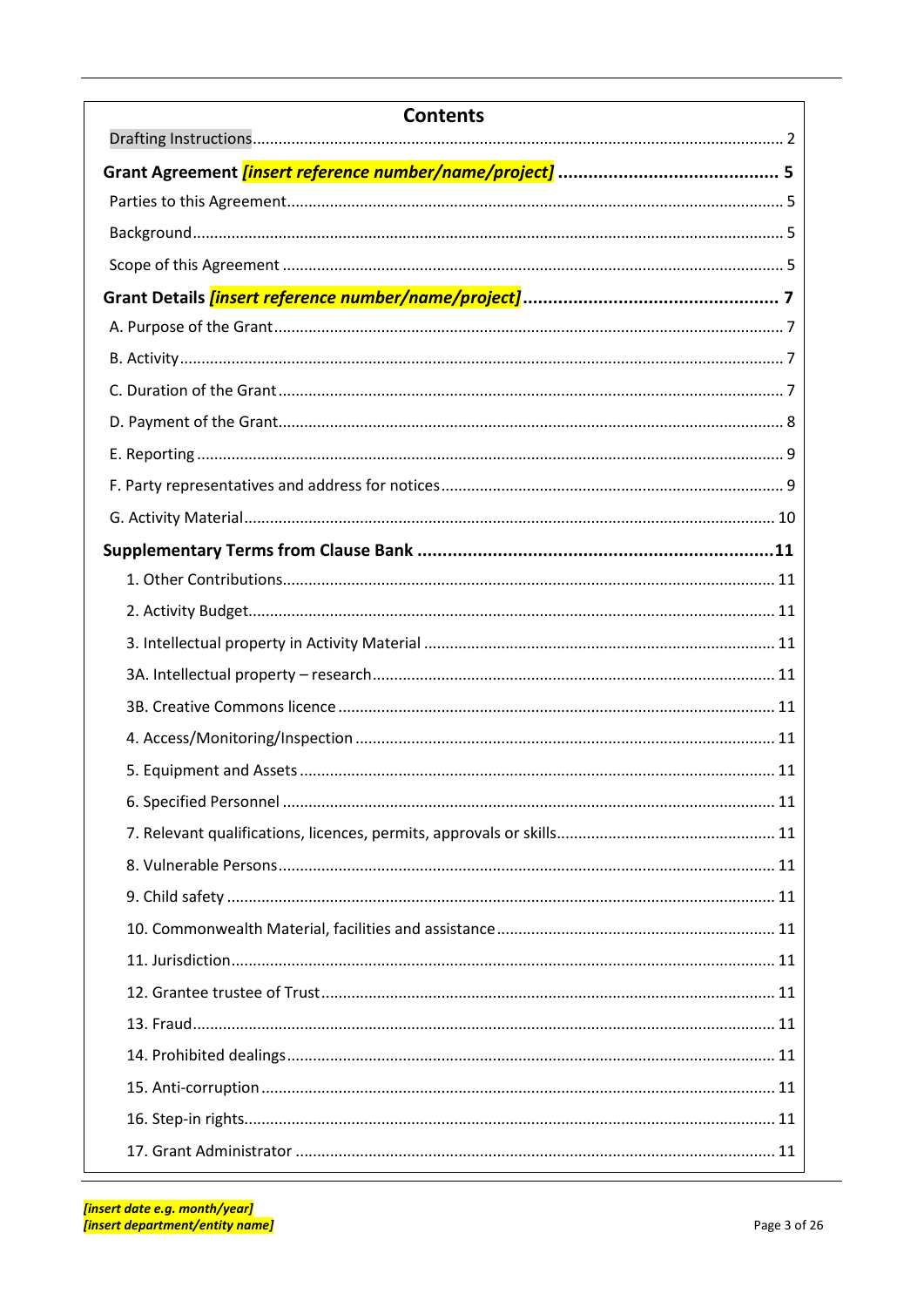| 26. Program interoperability with National Disability Insurance Scheme  12 |
|----------------------------------------------------------------------------|
|                                                                            |
|                                                                            |
|                                                                            |
|                                                                            |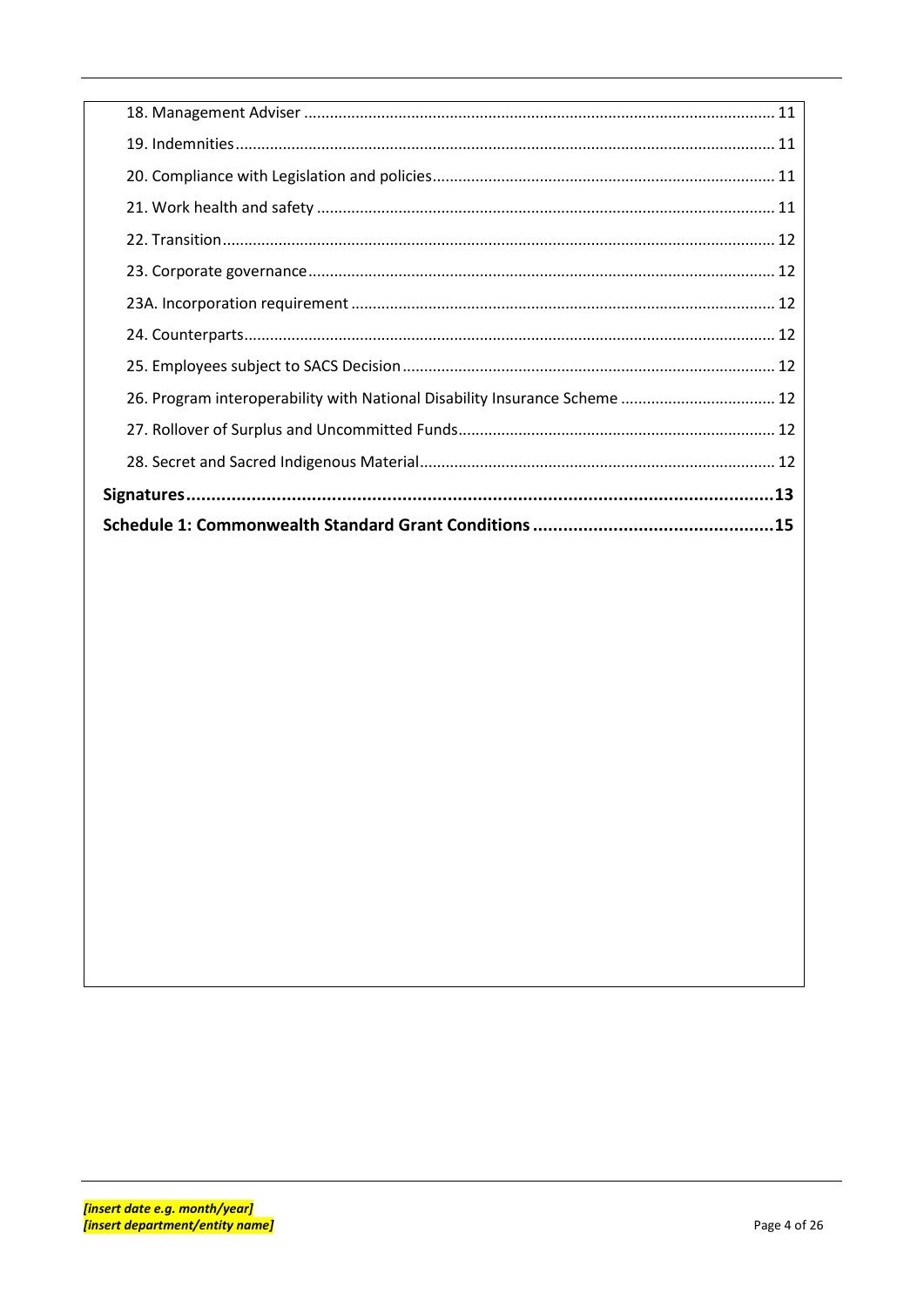## <span id="page-4-0"></span>**Grant Agreement** *[insert reference number/name/project]*

Once completed, this document, together with each set of Grant Details and the Commonwealth Standard Grant Conditions (Schedule 1), forms an Agreement between the Commonwealth and the Grantee.

## <span id="page-4-1"></span>**Parties to this Agreement**

[You should provide details of both the Grantee and your entity, which represents the Commonwealth. Not all the information will be necessary for every Grantee or every Agreement. However, enough information must be included to properly identify the Grantee including their full legal name. If the Grantee is a trustee of a Trust, you should ensure that you include both the full legal name of the Grantee, and the full name of the Trust. In this situation, check that the ABN that is included is the ABN that relates to the Trust (rather than the trustee itself).]

#### **The Grantee**

| Full legal name of Grantee                       | <b>[insert details]</b> |
|--------------------------------------------------|-------------------------|
| Legal entity type (e.g. individual, incorporated | <b>[insert details]</b> |
| association, company, partnership etc)           |                         |
| Trading or business name                         | <b>[insert details]</b> |
| Any relevant licence, registration or provider   | <b>[insert details]</b> |
| number                                           |                         |
| Australian Company Number (ACN) or other entity  | <b>[insert details]</b> |
| identifiers                                      |                         |
| Australian Business Number (ABN)                 | <b>[insert details]</b> |
| Registered for Goods and Services Tax (GST)?     | <b>[insert details]</b> |
| Date from which GST registration was effective?  | <b>[insert details]</b> |
| Registered office (physical/postal)              | [insert details]        |
| Relevant business place (if different)           | <b>[insert details]</b> |
| Telephone                                        | <b>[insert details]</b> |
| Fax                                              | <b>[insert details]</b> |
| Email                                            | <b>finsert details]</b> |

#### **The Commonwealth**

The Commonwealth of Australia represented by *[full entity name] [address]*

ABN *[insert entity ABN]*

## <span id="page-4-2"></span>**Background**

The Commonwealth has agreed to enter this Agreement under which the Commonwealth will provide the Grantee with one or more Grants for the purpose of assisting the Grantee to undertake the associated Activity.

The Grantee agrees to use each Grant and undertake each Activity in accordance with this Agreement and the relevant Grant Details.

## <span id="page-4-3"></span>**Scope of this Agreement**

This Agreement comprises:

(a) this document;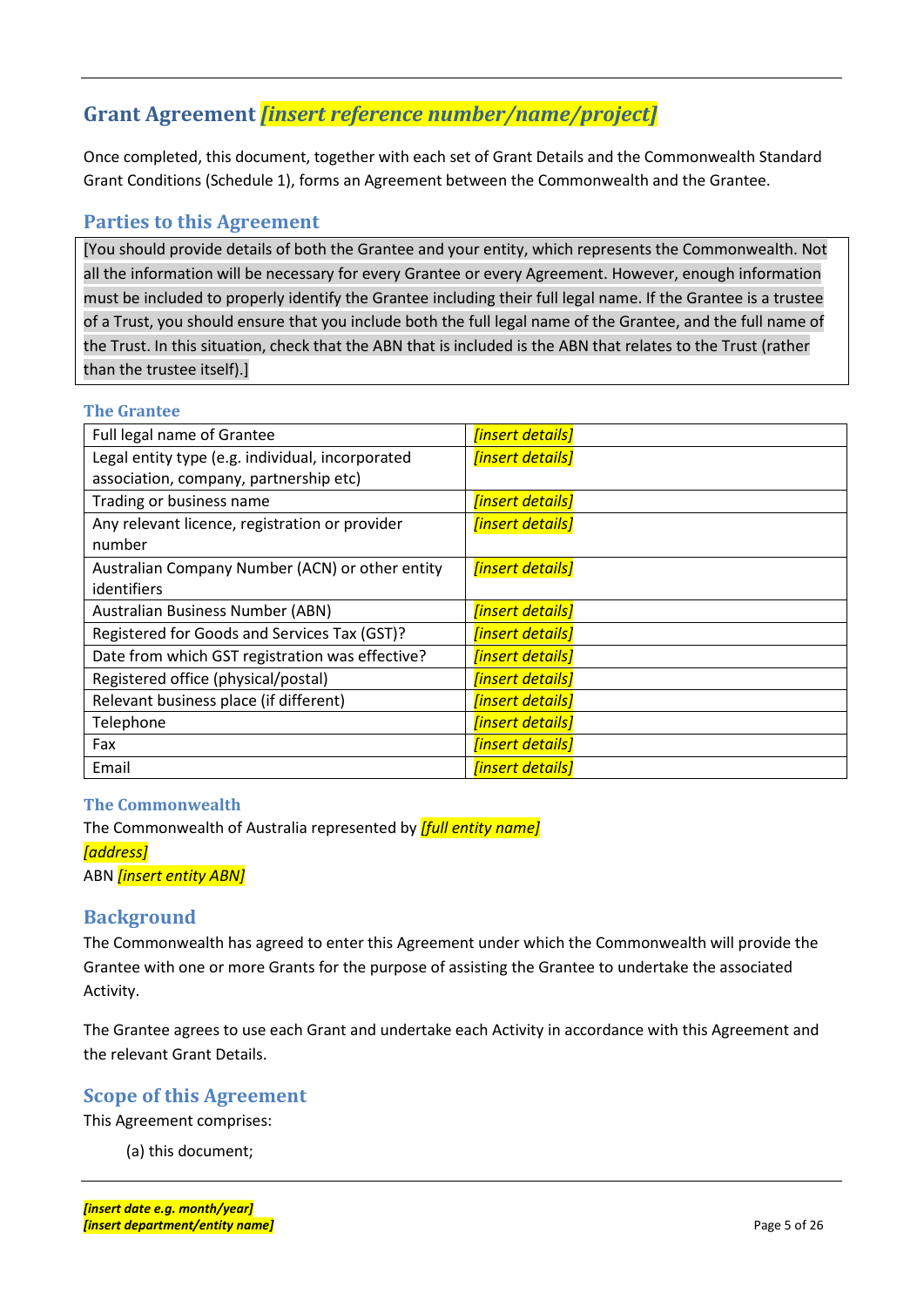- (b) the Supplementary Terms from the Clause Bank (if any);
- (c) the Standard Grant Conditions (Schedule 1);
- (d) the Grant Details;
- (e) any other document referenced or incorporated in the Grant Details.

Each set of Grant Details, including Supplementary Terms (if any), only applies to the particular Grant and Activity covered by that set of Grant Details and a reference to the 'Agreement' in the Grant Details or the Supplementary Terms is a reference to the Agreement in relation to that particular Grant and Activity. If there is any ambiguity or inconsistency between the documents comprising this Agreement in relation to a Grant, the document appearing higher in the list will have precedence to the extent of the ambiguity or inconsistency.

This Agreement represents the Parties' entire agreement in relation to each Grant provided under it and the relevant Activity and supersedes all prior representations, communications, agreements, statements and understandings, whether oral or in writing.

Certain information contained in or provided under this Agreement may be used for public reporting purposes.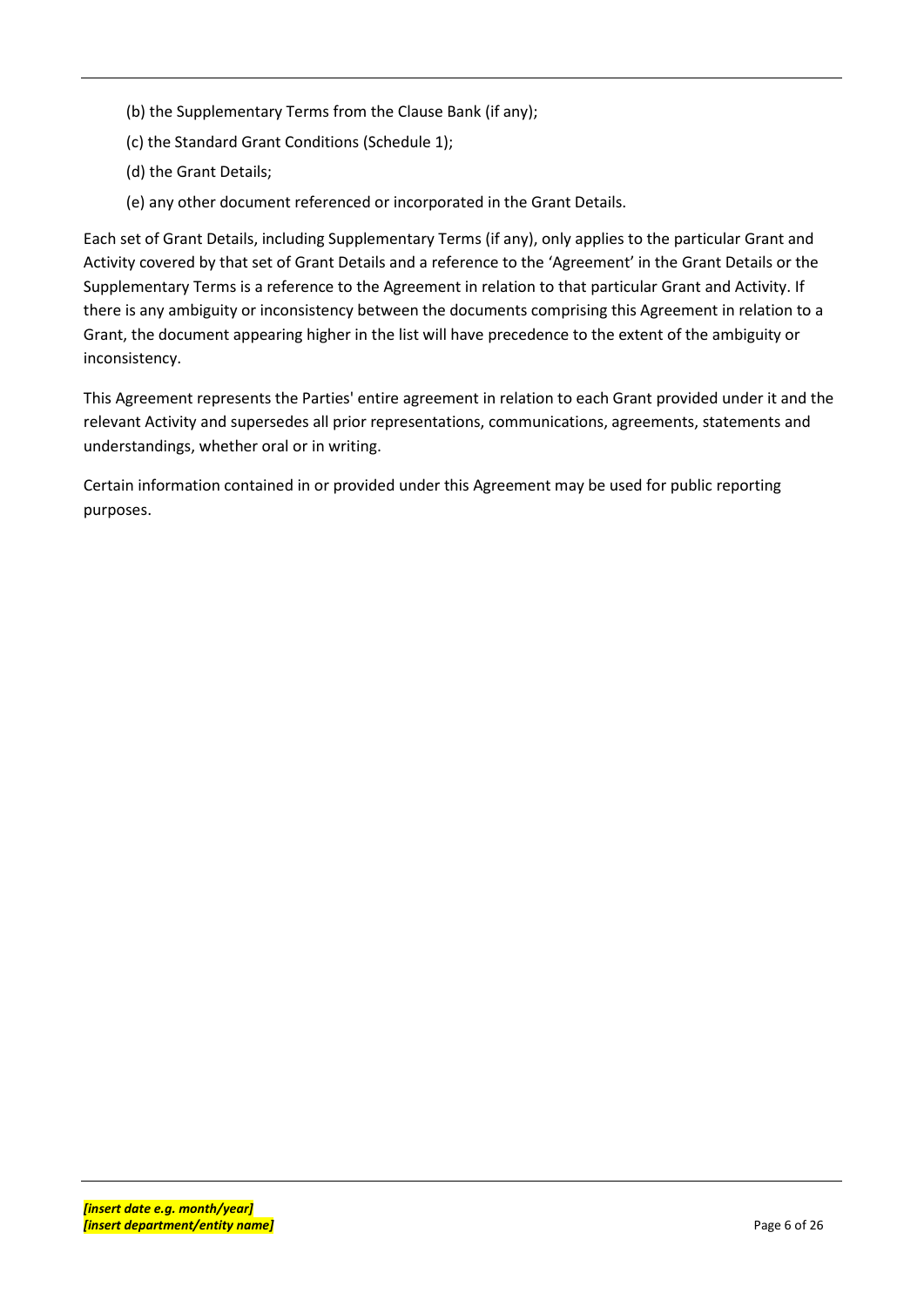## <span id="page-6-0"></span>**Grant Details** *[insert reference number/name/project]*

[When completed, the Grant Details should contain all the information necessary for the completion of the Activity for which the Grant was provided and the provision of any reports necessary for evaluation of the Grant.]

## <span id="page-6-1"></span>**A. Purpose of the Grant**

[You should clearly set out the outcomes and the operational objectives of the Grant. This should be a brief summary of the aims/objectives of the Grant and not the specific details of the Activity (which should appear at Item B). The purpose of the Grant should be consistent with any guidelines issued by the Entity relating to the grant opportunity or program. Details of any grant opportunity or program the Grant belongs to should also be included where relevant. If this Grant is being provided under an existing Agreement with the Grantee, details of that Agreement should be included here – as noted above, in this situation you should delete the Grant Agreement section on the previous pages.]

The purpose of the Grant is to *[insert details of activity aims or objectives]*.

This Grant is being provided under, and these Grant Details form part of, the Agreement between the Commonwealth and the Grantee dated *[insert date] [insert reference number/*name].

The Grant is being provided as part of the *[insert details of the grant opportunity or program]*.

## <span id="page-6-2"></span>**B. Activity**

[You should include a detailed description of the Activity linked to relevant key performance indicators. If appropriate, this can be structured using 'milestones' or 'stages' - particularly if the Grant is to be paid in instalments or where the Grantee will be required to provide any reporting of the Activity (whether performance or financial). The details of any reports required as part of the Activity should be included at Item E below. If appropriate, you should include details of anything that is not part of the Activity and therefore not able to be covered by the expenditure of the Grant.]

## *[insert details]*

## <span id="page-6-3"></span>**C. Duration of the Grant**

[You should specify the anticipated Activity start date and Activity Completion Date. Make sure you leave enough time between the Activity Completion Date and the Agreement End Date to allow for the submission and acceptance of any reporting required under Items B and E.]

The Activity starts on [*insert date/event*].

The Activity (other than the provision of any final reports) ends on [*insert date/event*] which is the **Activity Completion Date**.

The Agreement ends on *[insert date/event or state 'when the Grantee has provided all of the reports and repaid any Grant amount as required under this Agreement']* which is the **Agreement End Date**.

[The following schedule provides an example of how you might specify the timing of specific events. Milestones should be clearly linked with the description of the Activity in item 'B. Activity' above and/or any reporting requirements in item 'E. Reporting' below.]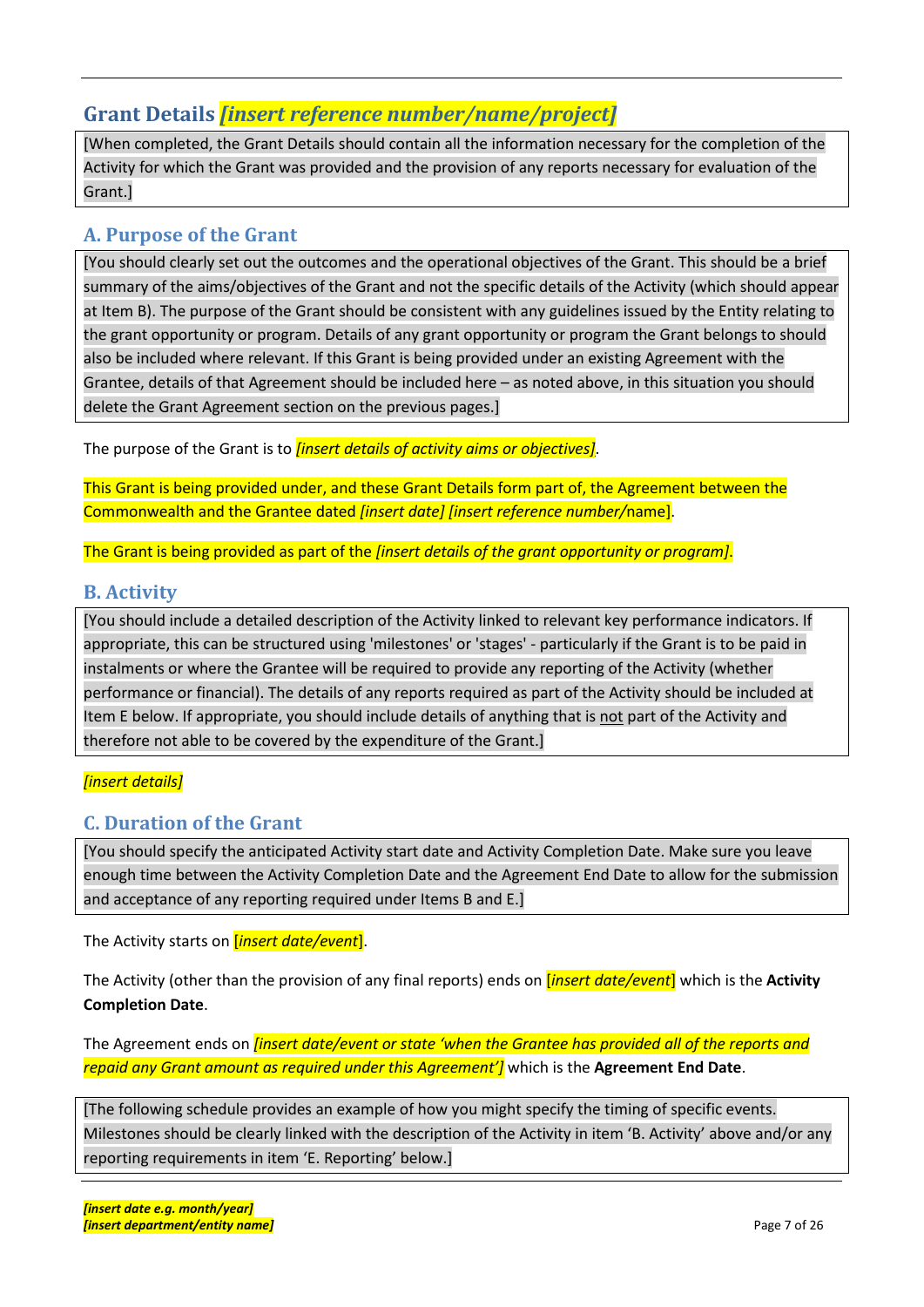| <b>Activity Schedule</b> |                 |  |
|--------------------------|-----------------|--|
| <b>Milestone</b>         | <b>Due Date</b> |  |
| [insert event]           | [insert date]   |  |
| [insert event]           | [insert date]   |  |
| [insert event]           | [insert date]   |  |

## <span id="page-7-0"></span>**D. Payment of the Grant**

[You should describe the amount of the Grant, whether or not GST is payable on the Grant, the nominated bank account for the Grant payment(s), and timing of payment(s). If you do not include the Grantee's nominated bank account details below, you will need to ensure that you have a process for obtaining and confirming the details of the bank account into which the Grant is to be paid. If applicable, you may wish to specify whether interest can or cannot be earned on the Grant. If you specify that interest can be earned, you should also consider whether to include the text at the definition of 'Grant' at Commonwealth Standard Grant Condition 22 that the Grant includes interest earned by the Grantee on the money. As noted in item 'C. Duration of the Activity' above, if the Grant is going to be paid in instalments, these should be linked to the milestones or stages used in the description of the Activity.]

The total amount of the Grant is *[insert amount]* (GST [incl/excl]).

GST *[is/ is not]* payable on the Grant.

[Interest [can/ cannot] be earned on the Grant.]

The Grantee's nominated bank account into which the Grant is to be paid is *[insert bank account details*/ to be advised*]*.

[The following payment schedule provides an example of how you might specify the timing of payments. Milestones should be clearly linked with the description of the Activity in item 'B. Activity' above.]

The Grant will be paid in instalments by the Commonwealth upon completion of the agreed Milestones, and compliance by the Grantee with its obligations under this Agreement.

*[insert any additional details]* 

| <b>Milestone</b>               | <b>Anticipated date</b> | <b>Amount</b>                   | <b>GST</b>                      | <b>Total</b>                    |
|--------------------------------|-------------------------|---------------------------------|---------------------------------|---------------------------------|
|                                |                         | (excl. GST)                     |                                 | (incl. GST)                     |
| <i><b>finsert relevant</b></i> | <i>[insert date]</i>    | <b>\$[insert amount]</b>        | <i><b>\$[insert amount]</b></i> | <i><b>\$[insert amount]</b></i> |
| event e.g. on                  |                         |                                 |                                 |                                 |
| signature of                   |                         |                                 |                                 |                                 |
| agreement or                   |                         |                                 |                                 |                                 |
| acceptance of                  |                         |                                 |                                 |                                 |
| progress report]               |                         |                                 |                                 |                                 |
|                                |                         |                                 |                                 |                                 |
| <b>Total Amount</b>            |                         | <i><b>\$finsert amount]</b></i> | <i><b>\$[insert amount]</b></i> | <i><b>\$[insert amount]</b></i> |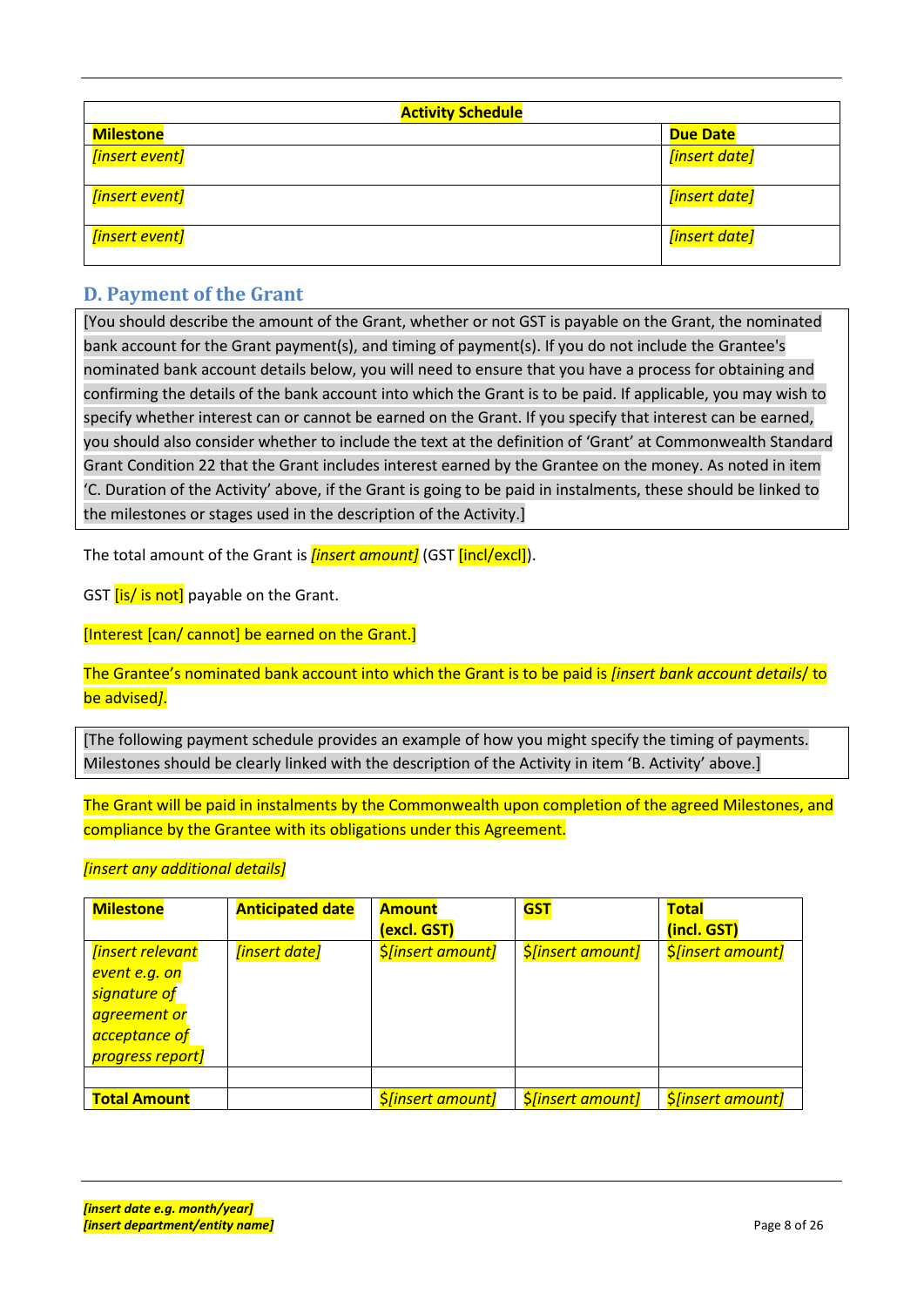[If relevant, you should include your invoicing requirements. Where the Grant is subject to GST, you must ensure that you include all requirements for the invoice to be a 'tax invoice' for the purposes of relevant GST legislation. Where your Entity will be issuing Recipient Created Tax Invoices, this should be detailed here.]

#### **Invoicing**

Each payment will be made following submission by the Grantee of a correctly rendered invoice. To be correctly rendered, the invoice must:

#### *[insert invoicing details]*

[OR]

The Grantee agrees to allow the Commonwealth to issue it with a Recipient Created Tax Invoice (RCTI) for any taxable supplies it makes it relation to the Activity.

*[insert administrative details around RCTIs, for instance, when and how a RCTI will be issued and what the Grantee is required to do: "The Commonwealth will issue the Grantee with a RCTI at the end of each quarter. The Grantee must verify the contents, sign the invoice, and return it to the Commonwealth before a payment will be made."]*

#### <span id="page-8-0"></span>**E. Reporting**

[In this section you should clearly establish any reporting requirements that form part of the Activity. You should include a description of what should be included in the report, details of any particular certification or 'sign-off' (e.g. signed by the chief executive officer, an auditor etc) and the date by which the report is to be provided. The default position under clause 10 of the Commonwealth Standard Grant Conditions is that acquittals require a signed statement by the Grantee. You should indicate who is required to sign the statement here if there is a requirement for a particular individual to do so. If the Grantee is required to provide unaudited financial statements, include Alternative Option 1 to clause 10 of the Commonwealth Standard Grant Conditions. If the Grantee is required to provide independently audited financial reports, include Alternative Option 2 to clause 10 of the Commonwealth Standard Grant Conditions. These requirements should be indicated here also.

The Grantee agrees to create the following reports in the form specified and to provide the reports to the Commonwealth representative in accordance with the following:

*[insert details of reports required (e.g. milestone or progress reports, financial reports or data that directly contributes to the monitoring and evaluation of the Activity and the Grantee's performance)]* 

#### <span id="page-8-1"></span>**F. Party representatives and address for notices**

[In this section you should include the name and/or position and contact details of the representatives of the Parties. The representatives will be responsible for liaison and the day-to-day management of the Grant, as well as accepting and issuing any written notices in relation to the Grant. The representatives may or may not be the signatories to the Agreement.]

#### **Grantee's representative and address**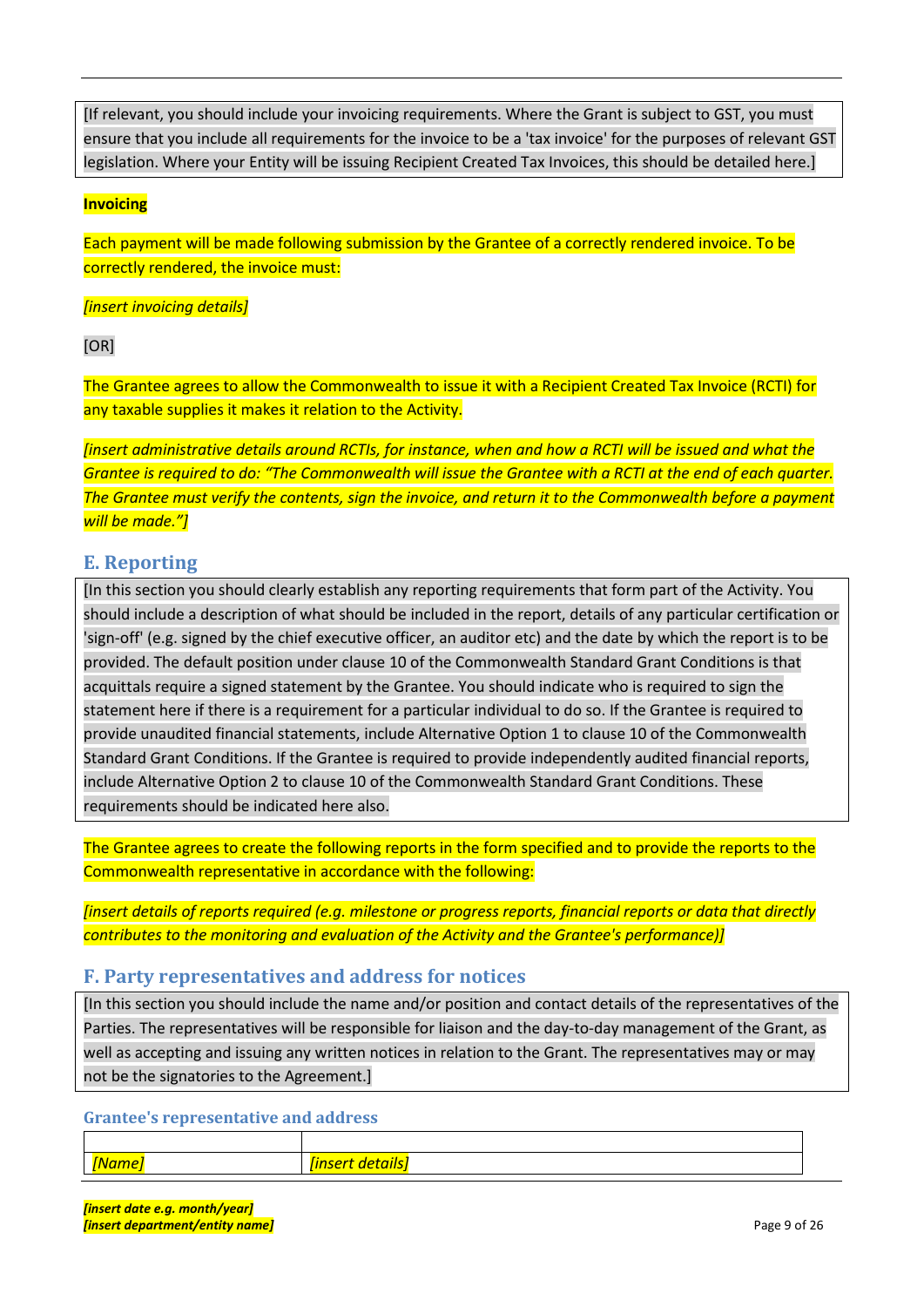| [Position]                      | <mark>[insert details]</mark> |
|---------------------------------|-------------------------------|
| Postal/physical address(es)     | <b>[insert details]</b>       |
| <b>Business hours telephone</b> | <b>[insert details]</b>       |
| Mobile                          | <b>[insert details]</b>       |
| Fax                             | <b>[insert details]</b>       |
| E-mail                          | <b>[insert details]</b>       |
| [Alternative contact]           | <b>[insert details]</b>       |

#### **Commonwealth representative and address**

| [Name]                      | [insert details]               |
|-----------------------------|--------------------------------|
| [Position]                  | <b>[insert details]</b>        |
| Postal/physical address(es) | <i><b>[insert details]</b></i> |
| Business hours telephone    | [insert details]               |
| Mobile                      | [insert details]               |
| Fax                         | <b>finsert details]</b>        |
| E-mail                      | <b>finsert details]</b>        |
| [Alternative contact]       | <b>[insert details]</b>        |

The Parties' representatives will be responsible for liaison and the day-to-day management of the Grant, as well as accepting and issuing any written notices in relation to the Grant.

## <span id="page-9-0"></span>**G. Activity Material**

[Activity Material means any Material, other than Reporting Material, created or developed by the Grantee as a result of the Activity and includes any Existing Material that is incorporated in or supplied with the Activity Material].

| <b>Activity Materials</b> | [insert details]        |
|---------------------------|-------------------------|
|                           | <b>[insert details]</b> |
|                           | [insert details]        |
|                           | <b>[insert details]</b> |
|                           | <b>[insert details]</b> |
|                           | <b>[insert details]</b> |
|                           | [insert details]        |
|                           | <b>[insert details]</b> |
|                           | <b>[insert details]</b> |
|                           | <b>[insert details]</b> |
|                           | <b>[insert details]</b> |
|                           | <b>[insert details]</b> |
|                           | <b>[insert details]</b> |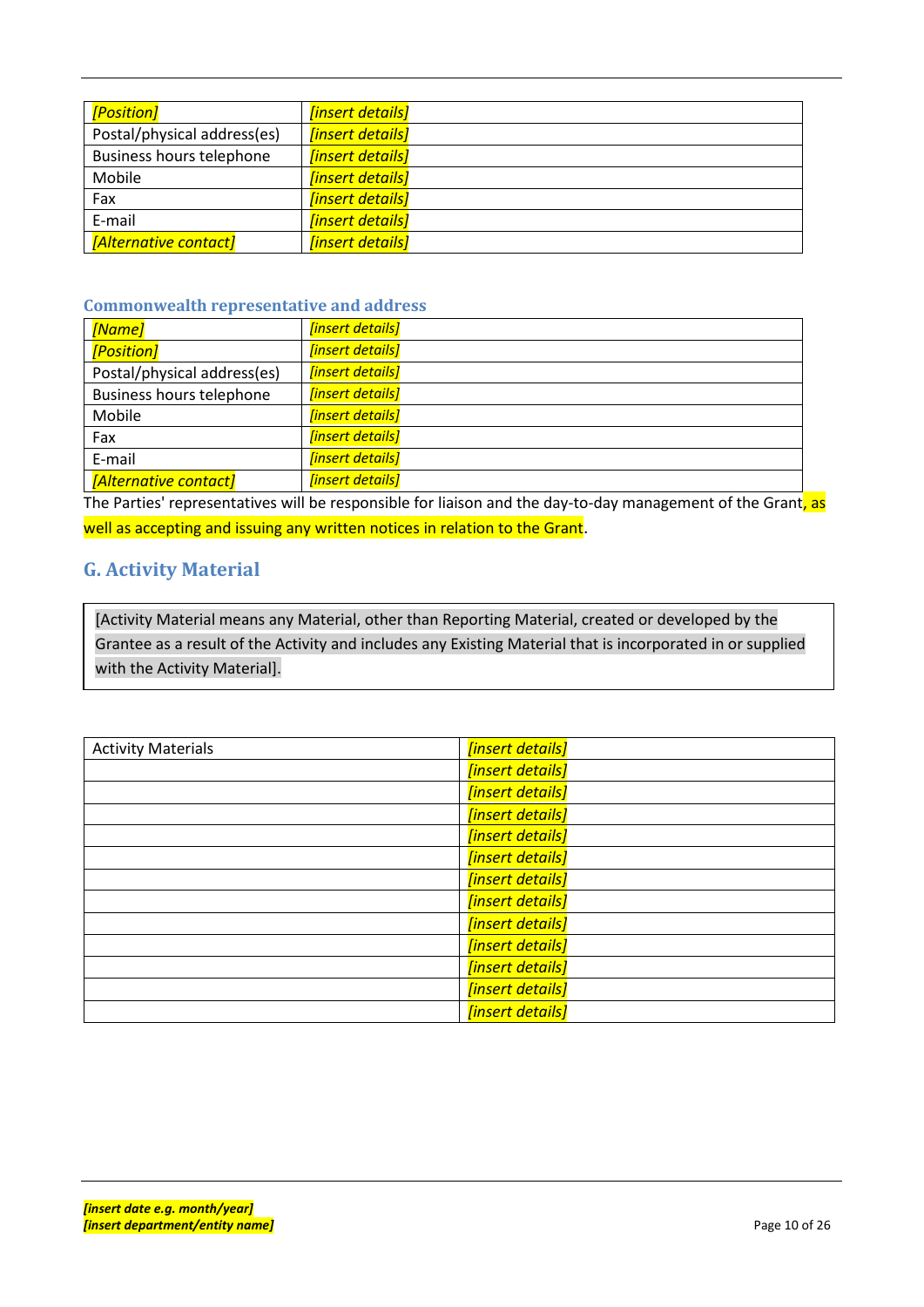## <span id="page-10-0"></span>**Supplementary Terms from Clause Bank**

[You should only include Supplementary Terms which are necessary to the transparency and accountability requirements of the Commonwealth and the effective completion of the Activity. A list of Supplementary Terms dealing with some of the more common issues is set out in the Commonwealth Standard Grant Agreement Clause Bank. You cannot add to or amend the Supplementary Terms, except where you are asked to insert details. If no Supplementary Terms are used, insert the words "Not Applicable" under the Supplementary Term heading.]

- <span id="page-10-1"></span>**1. Other Contributions**
- <span id="page-10-2"></span>**2. Activity Budget**
- <span id="page-10-3"></span>**3. Intellectual property in Activity Material**
- <span id="page-10-4"></span>**3A. Intellectual property – research**
- <span id="page-10-5"></span>**3B. Creative Commons licence**
- <span id="page-10-6"></span>**4. Access/Monitoring/Inspection**
- <span id="page-10-7"></span>**5. Equipment and Assets**
- <span id="page-10-8"></span>**6. Specified Personnel**
- <span id="page-10-9"></span>**7. Relevant qualifications, licences, permits, approvals or skills**
- <span id="page-10-10"></span>**8. Vulnerable Persons**
- <span id="page-10-11"></span>**9. Child safety**
- <span id="page-10-12"></span>**10. Commonwealth Material, facilities and assistance**
- <span id="page-10-13"></span>**11. Jurisdiction**
- <span id="page-10-14"></span>**12. Grantee trustee of Trust**
- <span id="page-10-15"></span>**13. Fraud**
- <span id="page-10-16"></span>**14. Prohibited dealings**
- <span id="page-10-17"></span>**15. Anti-corruption**
- <span id="page-10-18"></span>**16. Step-in rights**
- <span id="page-10-19"></span>**17. Grant Administrator**
- <span id="page-10-20"></span>**18. Management Adviser**
- <span id="page-10-21"></span>**19. Indemnities**
- <span id="page-10-22"></span>**20. Compliance with Legislation and policies**
- <span id="page-10-23"></span>**21. Work health and safety**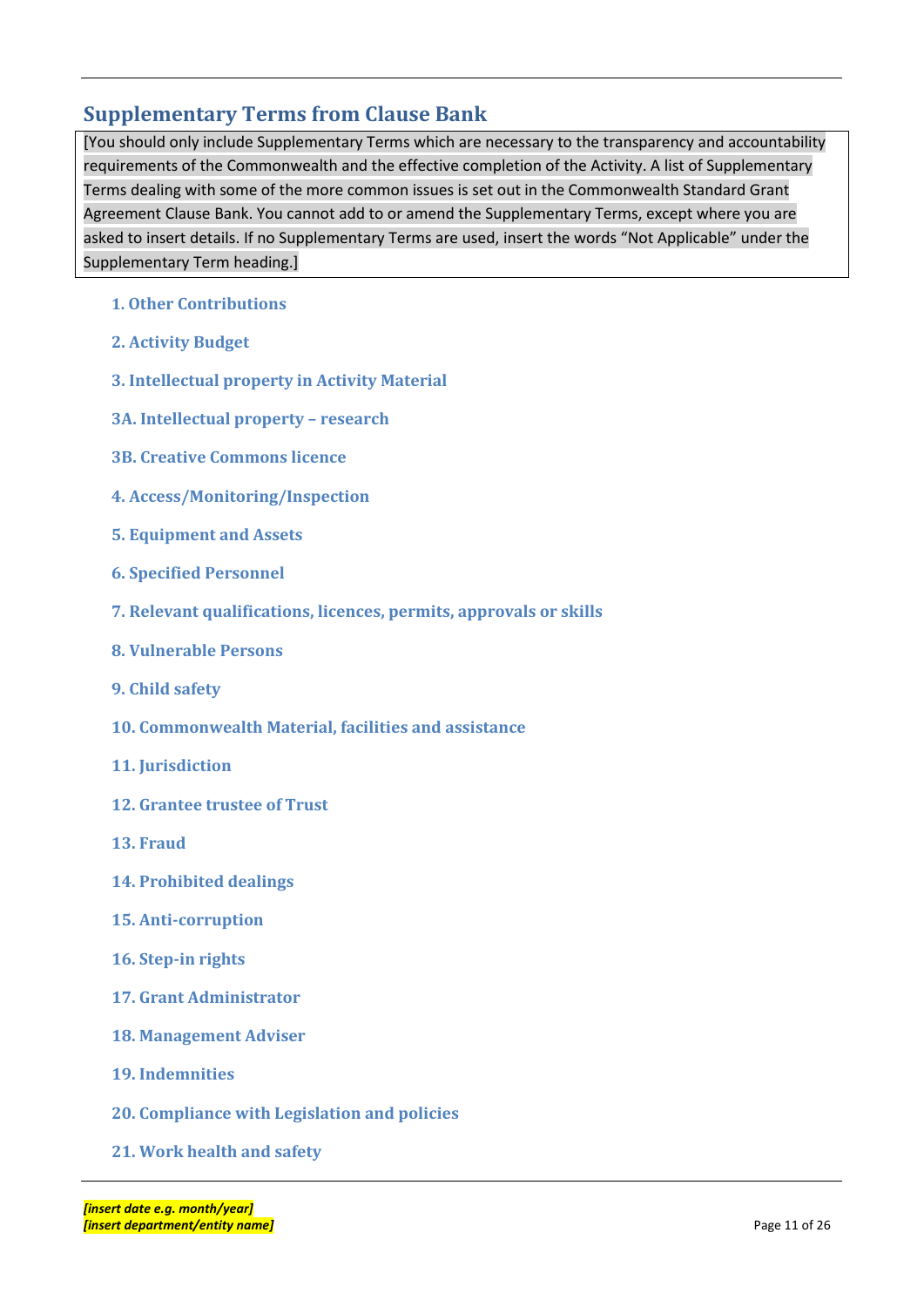- <span id="page-11-0"></span>**22. Transition**
- <span id="page-11-1"></span>**23. Corporate governance**
- <span id="page-11-2"></span>**23A. Incorporation requirement**
- <span id="page-11-3"></span>**24. Counterparts**
- <span id="page-11-4"></span>**25. Employees subject to SACS Decision**
- <span id="page-11-5"></span>**26. Program interoperability with National Disability Insurance Scheme**
- <span id="page-11-6"></span>**27. Rollover of surplus and uncommitted funds**
- <span id="page-11-7"></span>**28. Secret and Sacred Indigenous Material**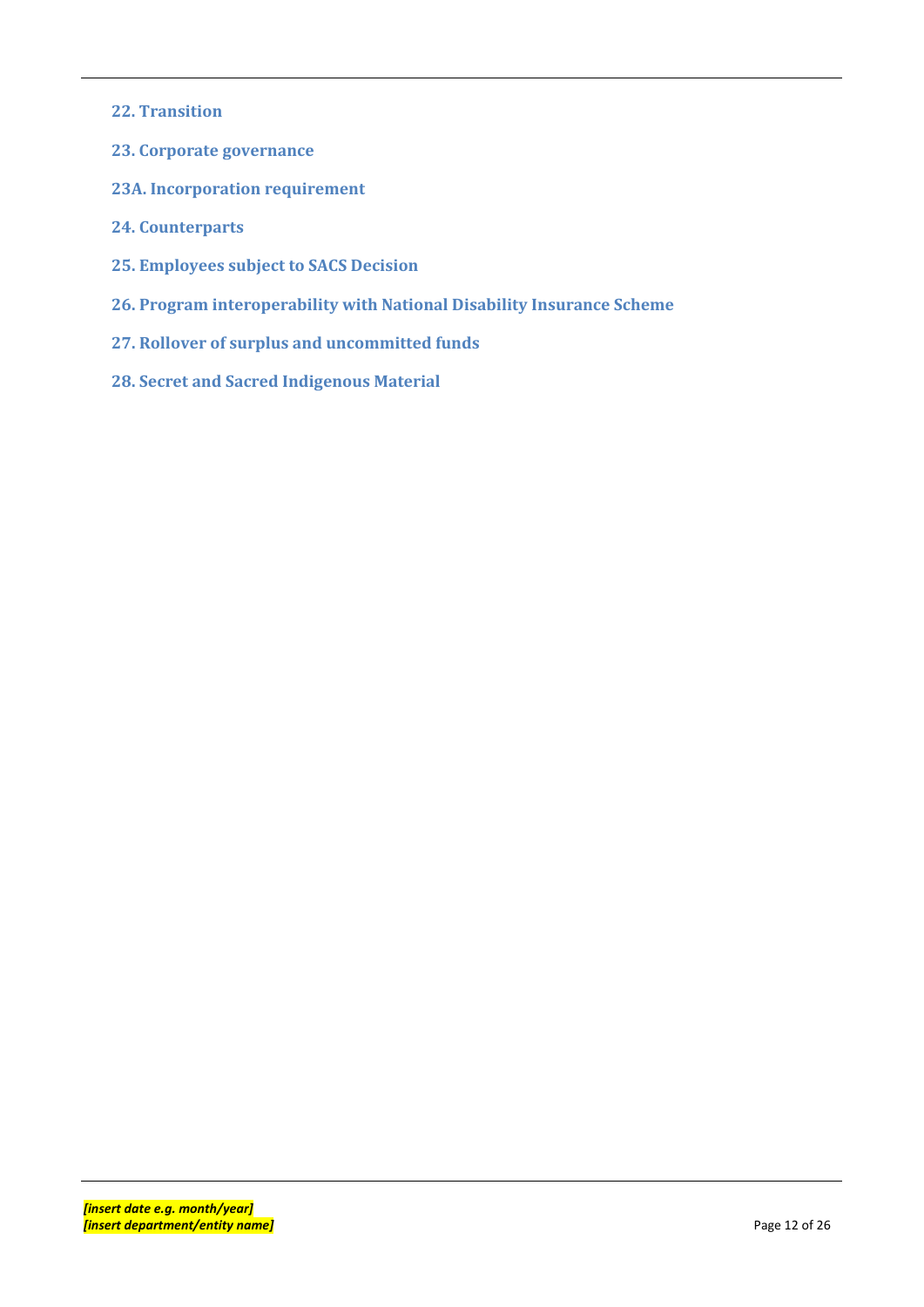## <span id="page-12-0"></span>**Signatures**

#### **Executed as an agreement:**

[You will need to consider the legal status and structure of the Grantee. The execution clause may need to be amended to reflect this. You should contact your legal area if you have any uncertainty as to how the Grantee should execute the Agreement. This is particularly the case where the Grantee is a partnership or a trust, or where the Grantee proposes an alternative form of execution clause.]

### **Commonwealth:**

| Signed for and on behalf of the<br>Commonwealth of Australia as<br>represented by <i>[insert entity]</i> |  |
|----------------------------------------------------------------------------------------------------------|--|
| Name:<br>(print)<br>Position:<br>(print)<br>Signature and date:                                          |  |
| <b>Witness Name:</b><br>(print)<br>Signature and date:                                                   |  |

[Select or insert the appropriate signature block depending on the nature of Grantee. Delete the signature blocks that are not used.]

#### **Grantee:**

[If Grantee is an Individual]

| <b>Full legal name of the Grantee:</b> | <b>finsert name of the Grantee and any ABN</b> |
|----------------------------------------|------------------------------------------------|
| <b>Signatory Name:</b>                 |                                                |
|                                        |                                                |
| Signature and date:                    |                                                |
|                                        |                                                |
| <b>Witness Name:</b>                   |                                                |
| (print)                                |                                                |
| Signature and date:                    |                                                |
|                                        |                                                |

[OR]

### [If Grantee is a Company]

| <b>Name of Company:</b>    | [insert name of company and any ABN, ACN or ARBN] |
|----------------------------|---------------------------------------------------|
| Director's Name:           |                                                   |
| (print)                    |                                                   |
| <b>Signature and date:</b> |                                                   |
|                            |                                                   |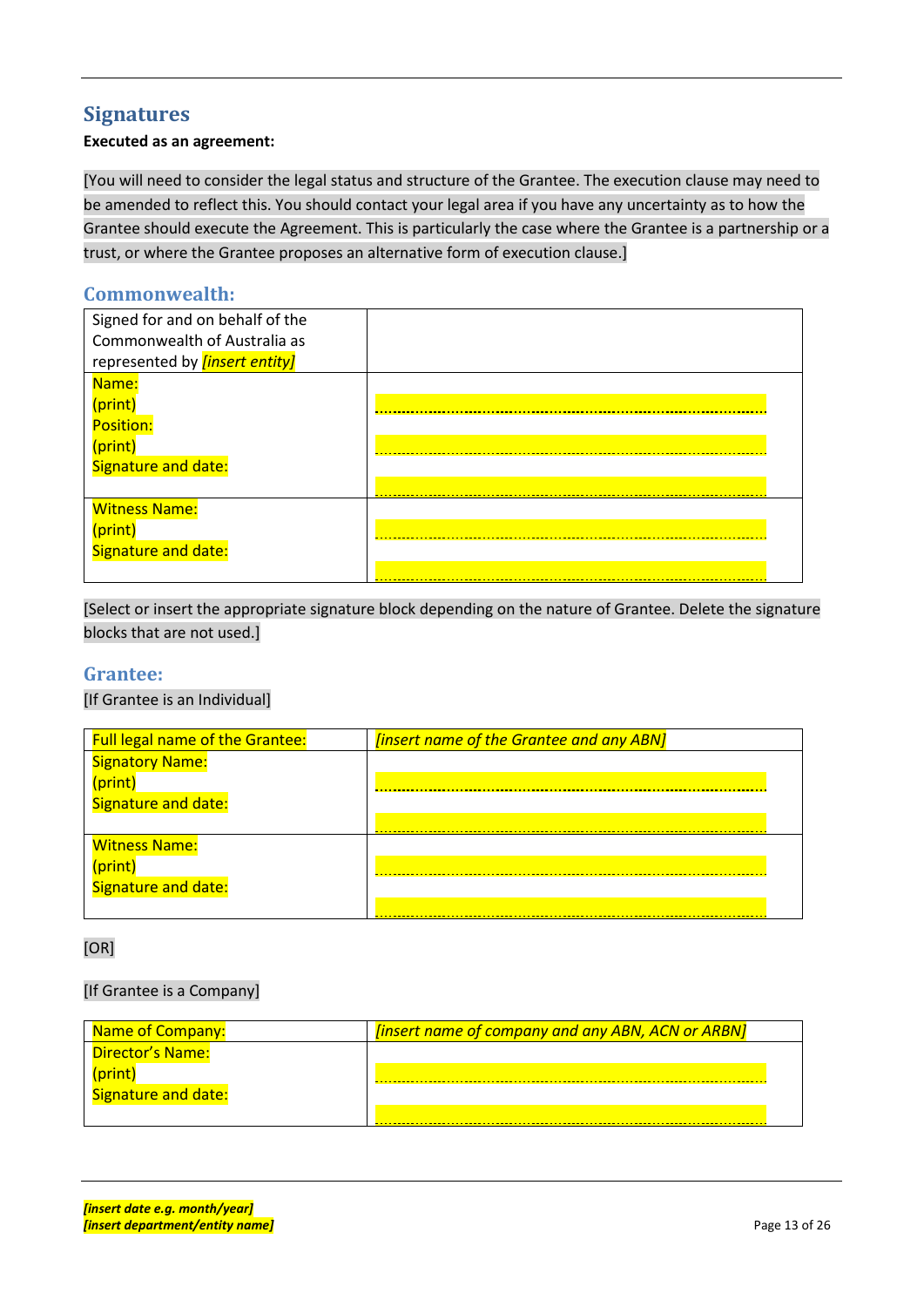| Director/Company Secretary Name:<br>Signature and date: |  |
|---------------------------------------------------------|--|
|                                                         |  |

[OR]

#### If Grantee is an Incorporated Association]

| <b>Full legal name of the Grantee:</b>                                    | <b>linsert name of incorporated association and any ABN or</b><br>other registration number] |
|---------------------------------------------------------------------------|----------------------------------------------------------------------------------------------|
| <b>Public Officer's Name:</b><br>(print)<br>Signature and date:           |                                                                                              |
| <b>Committee Member/Secretary Name:</b><br>(print)<br>Signature and date: |                                                                                              |

#### [OR]

#### [If Grantee is a Partnership]

| <b>Full legal name of the Grantee:</b>                    | <b>finsert name of partnership and any ABN]</b> |  |
|-----------------------------------------------------------|-------------------------------------------------|--|
| <b>Partner's Name:</b><br>(print)<br>Signature and date:  |                                                 |  |
| Partner's/Witness Name:<br>(print)<br>Signature and date: |                                                 |  |

#### [OR]

[If Grantee is a trustee of a Trust, you should confirm the legal status of the trustee and use the appropriate ABN and execution clause. For example, if the trustee is a company, use the company execution clause. Make sure that you use the name of the trustee (NOT the Trust) as the 'name' of the Grantee - as the trustee is the legal entity entering into the Agreement. If requested by the Grantee, the words 'as trustee of the XXX Trust' could be included at the end of the name.]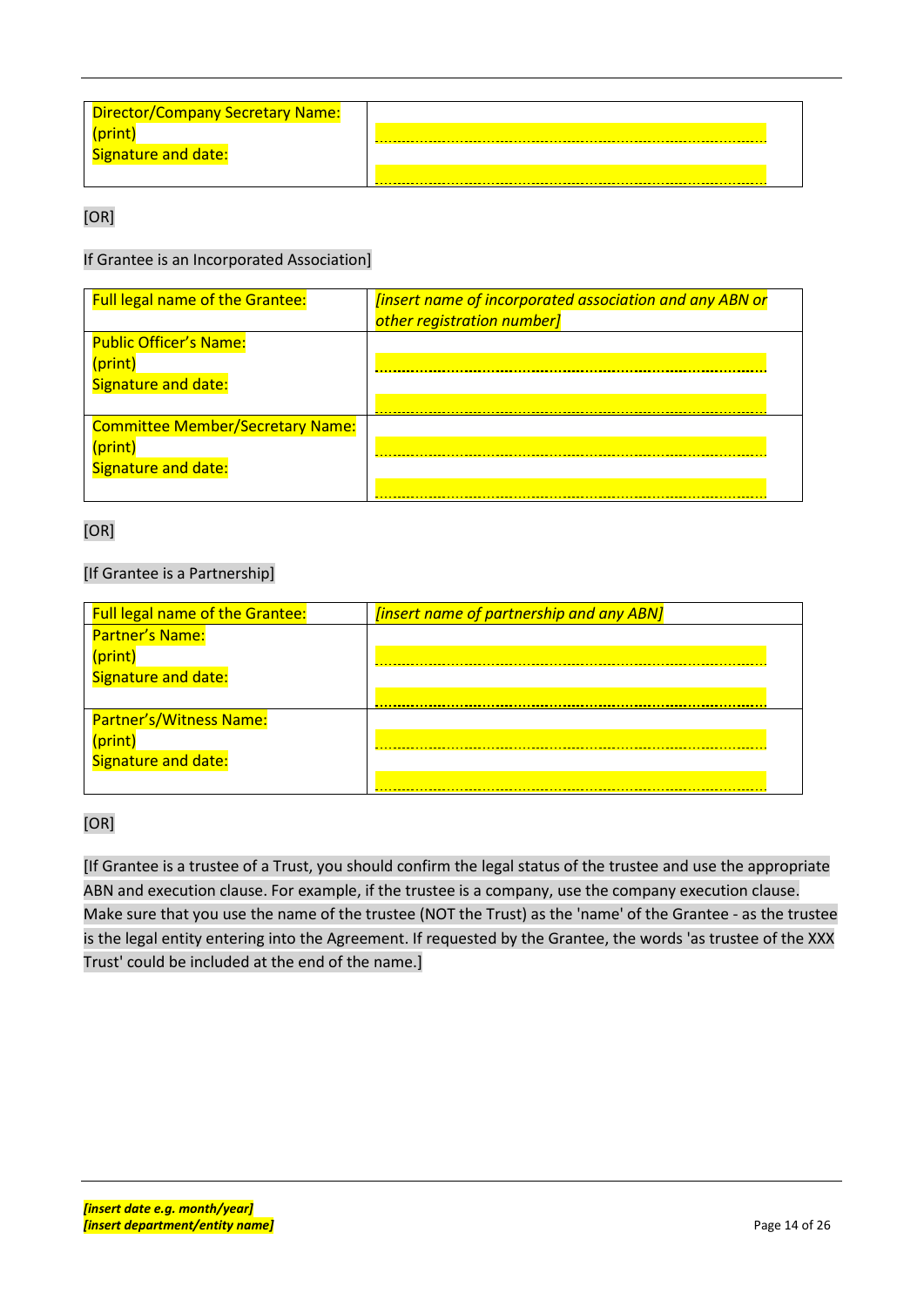## <span id="page-14-0"></span>**Schedule 1: Commonwealth Standard Grant Conditions**

## **1. Undertaking the Activity**

1.1 The Grantee agrees to undertake the Activity for the purpose of the Grant in accordance with this Agreement.

1.2 The Grantee is fully responsible for the Activity and for ensuring the performance of all its obligations under this Agreement in accordance with all relevant laws. The Grantee will not be relieved of that responsibility because of:

(a) the grant or withholding of any approval or the exercise or non-exercise of any right by the Commonwealth; or

(b) any payment to, or withholding of any payment from, the Grantee under this Agreement.

1.3 The Grantee agrees that for the term of this Agreement, the Grantee will continue to meet the eligibility obligations relating to the National Redress Scheme [\(www.nationalredress.gov.au\)](http://www.nationalredress.gov.au/) set out under the relevant grant opportunity guidelines to receive the Grant.

#### **2. Payment of the Grant**

2.1 The Commonwealth agrees to pay the Grant to the Grantee in accordance with the Grant Details.

2.2 Notwithstanding any other provision of this Agreement, the Commonwealth may by notice withhold payment of any amount of the Grant and/or take any other action specified in the Supplementary Terms if it reasonably believes that:

(a) the Grantee has not complied with this Agreement;

(b) the Grantee is unlikely to be able to perform the Activity or manage the Grant in accordance with this Agreement; or

(c) there is a serious concern relating to the Grantee or this Agreement that requires investigation.

2.3 A notice under clause 2.2 will contain the reasons for any action taken under clause 2.2 and, where relevant, the steps the Grantee can take to address those reasons.

2.4 The Commonwealth will only be obliged to pay a withheld amount once the Grantee has addressed the reasons contained in a notice under clause 2.2 to the Commonwealth's reasonable satisfaction.

## **2. Payment of the Grant (^Alternative Option 1^)**

2.1 The Commonwealth agrees to pay the Grant to the Grantee in accordance with the Grant Details.

2.2 Notwithstanding any other provision of this Agreement, the Commonwealth may by notice withhold payment of any amount of the Grant and/or take any other action specified in the Supplementary Terms if it reasonably believes that:

(a) the Grantee has not complied with this Agreement;

(b) the Grantee is unlikely to be able to perform the Activity or manage the Grant in accordance with this Agreement; or

(c) there is a serious concern relating to the Grantee or this Agreement that requires investigation.

2.3 A notice under clause 2.2 will contain the reasons for any action taken under clause 2.2 and, where relevant, the steps the Grantee can take to address those reasons.

2.4 The Commonwealth will only be obliged to pay a withheld amount once the Grantee has addressed the reasons contained in a notice under clause 2.2 to the Commonwealth's reasonable satisfaction.

2.5 The Grantee agrees to hold the Grant in an account in the Grantee's name and which the Grantee controls, with an authorised deposit-taking institution authorised by the *Banking Act 1959* (Cth) to carry on banking business in Australia.

## **2. Payment of the Grant (^Alternative Option 2^)**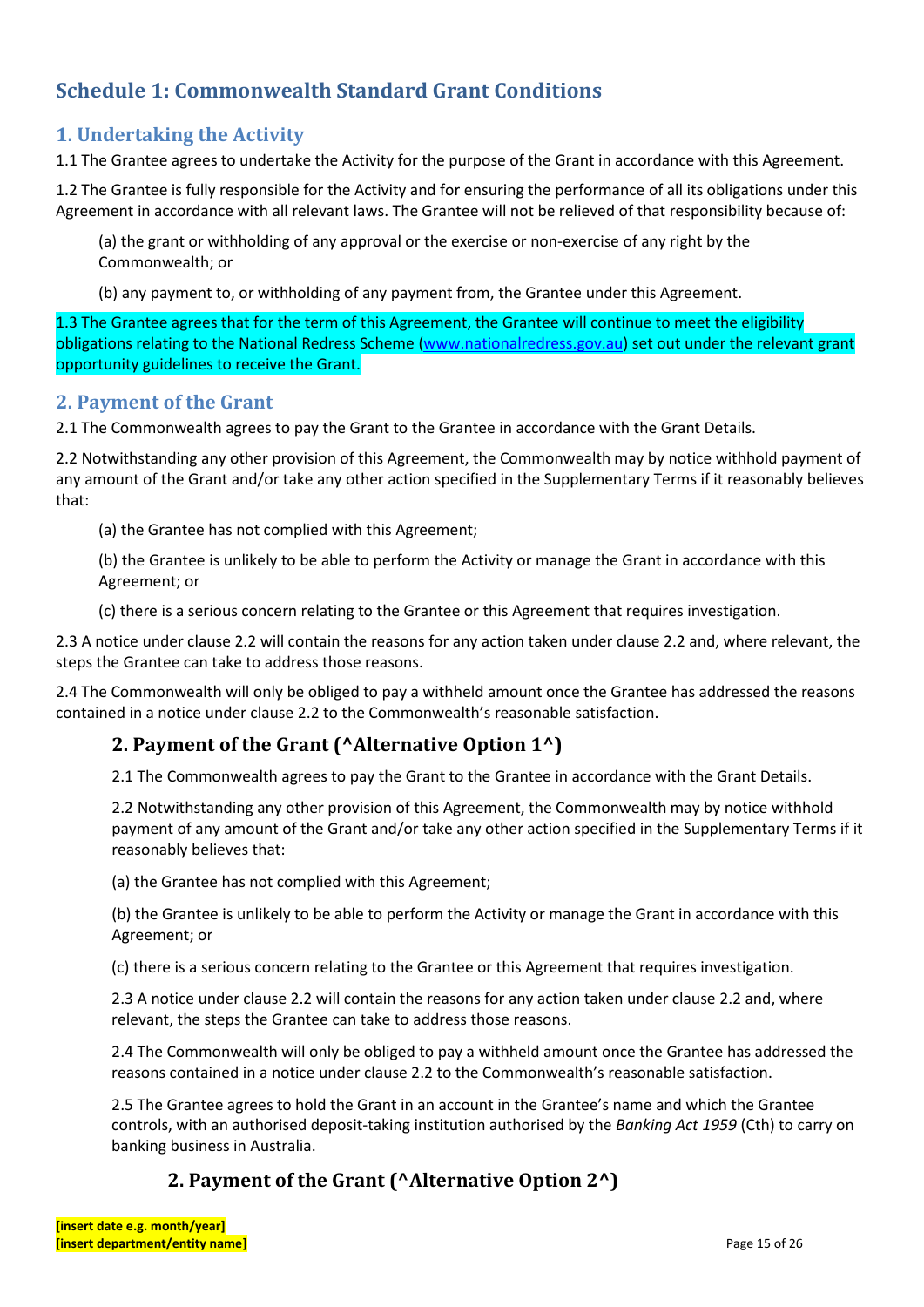2.1 The Commonwealth agrees to pay the Grant to the Grantee in accordance with the Grant Details.

2.2 Notwithstanding any other provision of this Agreement, the Commonwealth may by notice withhold payment of any amount of the Grant and/or take any other action specified in the Supplementary Terms if it reasonably believes that:

(a) the Grantee has not complied with this Agreement;

(b) the Grantee is unlikely to be able to perform the Activity or manage the Grant in accordance with this Agreement; or

(c) there is a serious concern relating to the Grantee or this Agreement that requires investigation.

2.3 A notice under clause 2.2 will contain the reasons for any action taken under clause 2.2 and, where relevant, the steps the Grantee can take to address those reasons.

2.4 The Commonwealth will only pay a withheld amount once the Grantee has addressed the reasons contained in a notice under clause 2.2 to the Commonwealth's reasonable satisfaction.

2.5 The Grantee agrees to hold the Grant in an account:

(a) in the Grantee's name and which the Grantee controls, with an authorised deposit-taking institution authorised by the Banking Act 1959 (Cth) to carry on banking business in Australia;

(b) that is established solely for the purpose of the Activity; and

(c) that is separate from the Grantee's other operational accounts.

#### **3. Acknowledgements**

3.1 The Grantee agrees not to make any public announcement, including by social media, in connection with the awarding of the Grant without the Commonwealth's prior written approval.

3.2 The Grantee agrees to acknowledge the Commonwealth's support in all Material, publications and promotional and advertising materials published in connection with this Agreement. The Commonwealth may notify the Grantee of the form of acknowledgement that the Grantee is to use.

## **3. Acknowledgements (^Alternative Option^)**

3.1 The Grantee agrees not to make any public announcement, including by social media, in connection with the awarding of the Grant without the Commonwealth's prior written approval.

3.2 The Grantee agrees to acknowledge the Commonwealth's support in all Material, publications and promotional and advertising materials published in connection with this Agreement. The Commonwealth may notify the Grantee of the form of acknowledgement that the Grantee is to use.

3.3 The Grantee agrees not to use the Commonwealth Coat of Arms in connection with the Grant or the Activity without the Commonwealth's prior written approval.

#### **4. Notices**

4.1 Each Party agrees to promptly notify the other Party of anything reasonably likely to adversely affect the undertaking of the Activity, management of the Grant or its performance of any of its other requirements under this Agreement.

4.2 A notice given by a Party under this Agreement must be in writing and addressed to the other Party's representative as set out in the Grant Details or as most recently updated by notice given in accordance with this clause.

## **4. Notices (^Alternative Option^)**

4.1 Each Party agrees to promptly notify the other Party of anything reasonably likely to adversely affect the undertaking of the Activity, management of the Grant or its performance of any of its other requirements under this Agreement.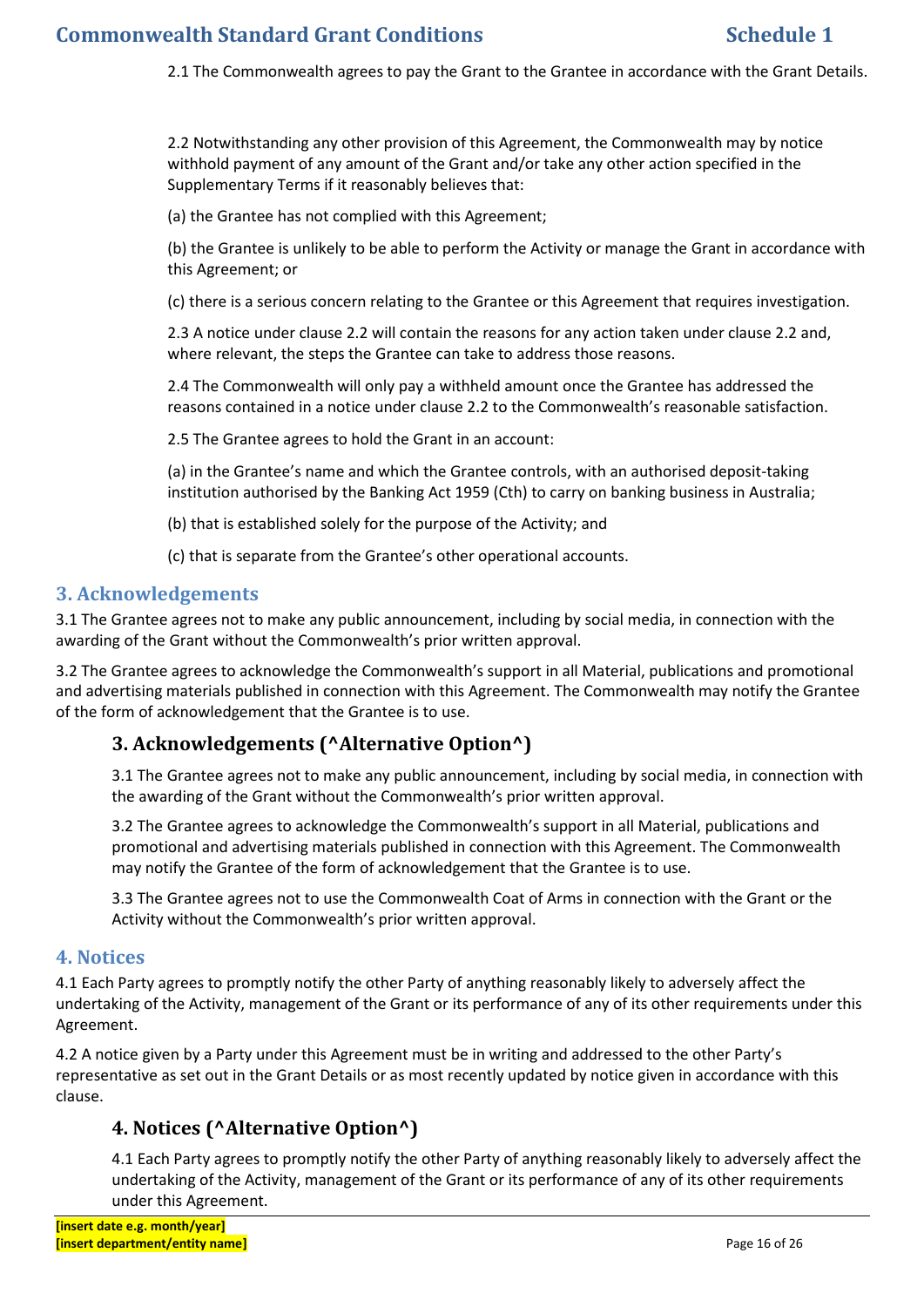4.2 A notice given by a Party under this Agreement must be in writing and addressed to the other Party's representative as set out in the Grant Details or as most recently updated by notice given in accordance with this clause.

4.3 A notice is deemed to be effected:

(a) if delivered by hand - upon delivery to the relevant address;

(b) if sent by post - upon delivery to the relevant address; or

(c) if transmitted electronically - upon actual receipt by the addressee.

4.4 A notice received after 5.00 pm, or on a day that is a Saturday, Sunday or public holiday, in the place of receipt, is deemed to be effected on the next day that is not a Saturday, Sunday or public holiday in that place.

4.5 The Commonwealth may, by notice, advise the Grantee of changes to the Agreement that are minor or of an administrative nature, provided that any such changes do not increase the Grantee's obligations under this Agreement. Such changes, while legally binding, are not variations for the purpose of clause 8.

## **5. Relationship between the Parties**

A Party is not by virtue of this Agreement the employee, agent or partner of the other Party and is not authorised to bind or represent the other Party.

#### **6. Subcontracting**

6.1 The Grantee is responsible for the performance of its obligations under this Agreement, including in relation to any tasks undertaken by subcontractors.

6.2 The Grantee agrees to make available to the Commonwealth the details of any of its subcontractors engaged to perform any tasks in relation to this Agreement upon request.

## **6. Subcontracting (^Alternative Option 1^)**

6.1 The Grantee is responsible for the performance of its obligations under this Agreement, including in relation to any tasks undertaken by subcontractors.

6.2 The Grantee agrees to make available to the Commonwealth the details of any of its subcontractors engaged to perform any tasks in relation to this Agreement upon request.

6.3 The Grantee agrees not to subcontract any part of the performance of the Activity without the Commonwealth's prior written consent. The Commonwealth may impose any conditions it considers reasonable and appropriate when giving its consent.

## **6. Subcontracting (^Alternative Option 2^)**

6.1 The Grantee is responsible for the performance of its obligations under this Agreement, including in relation to any tasks undertaken by subcontractors.

6.2 The Grantee agrees to make available to the Commonwealth the details of any of its subcontractors engaged to perform any tasks in relation to this Agreement upon request.

6.3 The Grantee agrees not to subcontract any part of the performance of the Activity without the Commonwealth's prior written consent. The Commonwealth may impose any conditions it considers reasonable and appropriate when giving its consent.

6.4 The Grantee agrees to remove a subcontractor from the Activity at the reasonable request of the Commonwealth and at no additional cost to the Commonwealth.

#### **7. Conflict of interest**

7.1 Other than those which have already been disclosed to the Commonwealth, the Grantee warrants that, to the best of its knowledge, at the date of this Agreement neither it nor its officers have any actual, perceived or potential conflicts of interest in relation the Activity.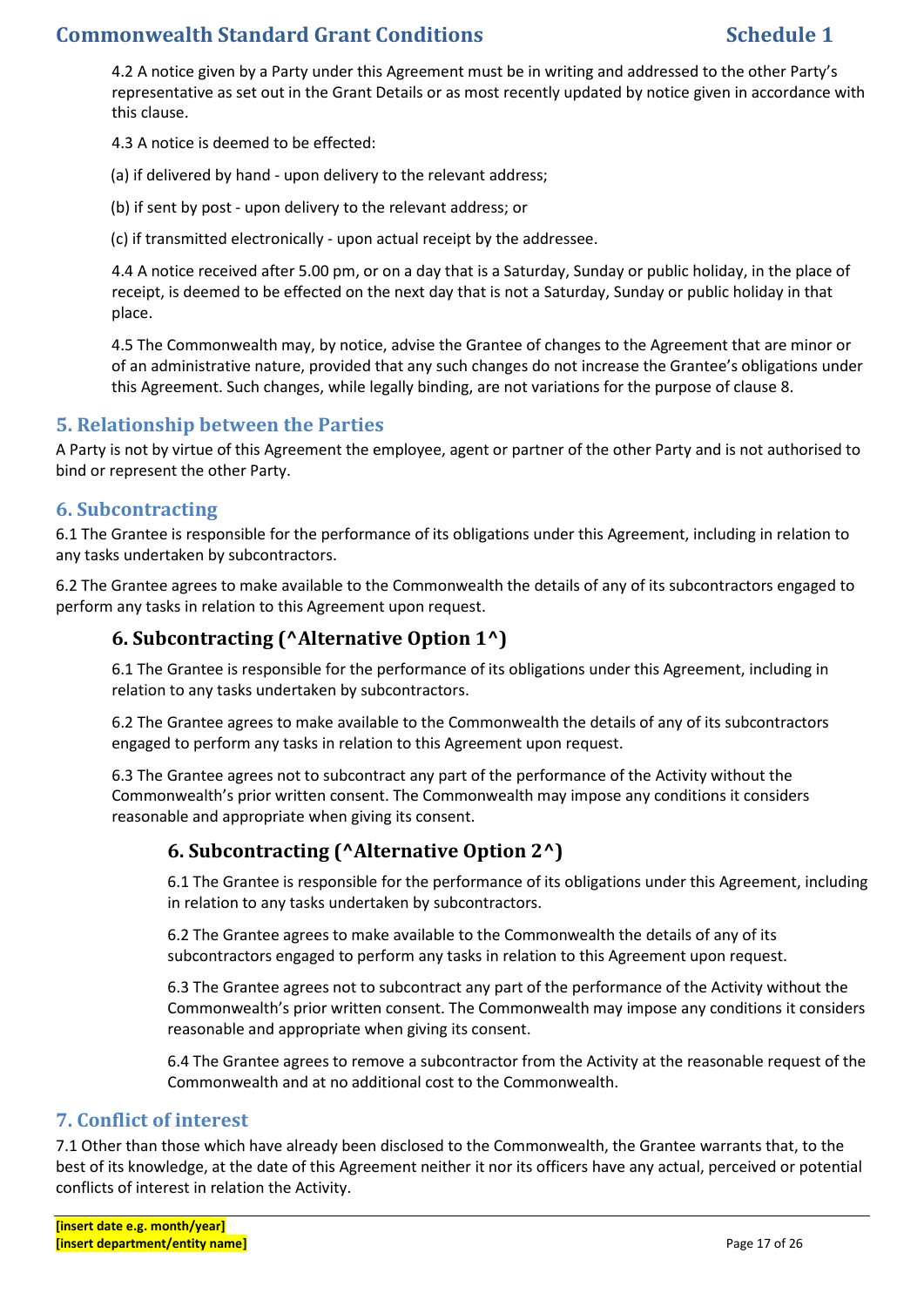7.2 If during the term of the Agreement, any actual, perceived or potential conflict arises or there is any material change to a previously disclosed conflict of interest, the Grantee agrees to:

(a) notify the Commonwealth promptly and make full disclosure of all relevant information relating to the conflict; and

(b) take any steps the Commonwealth reasonably requires to resolve or otherwise deal with that conflict.

#### **8. Variation, assignment and waiver**

8.1 This Agreement may be varied in writing only, signed by both Parties.

8.2 The Grantee cannot assign its obligations, and agrees not to assign its rights, under this Agreement without the Commonwealth's prior approval.

8.3 The Grantee agrees not to enter into negotiations with any other person for the purposes of entering into an arrangement that will require novation of, or involve any assignment of rights under, this Agreement without first consulting the Commonwealth.

8.4 A waiver by a Party of any of its rights under this Agreement is only effective if it is in a signed written notice to the other Party and then only to the extent specified in that notice.

## **9. Taxes, duties and government charges**

9.1 The Grantee agrees to pay all taxes, duties and government charges imposed or levied in Australia or overseas in connection with the performance of this Agreement, except as provided by this Agreement.

9.2 If Goods and Services Tax (GST) is payable by a supplier on any supply made under this Agreement, the recipient of the supply will pay to the supplier an amount equal to the GST payable on the supply, in addition to and at the same time that the consideration for the supply is to be provided under this Agreement.

9.3 If at the commencement of the Agreement the Grantee is not registered for GST and during the term of the Agreement the Grantee becomes, or is required to become, registered for GST, the Grantee agrees to notify the Commonwealth in writing within 7 days of becoming registered for GST.

## **9. Taxes, duties and government charges (^Alternative Option^)**

9.1 The Grantee agrees to pay all taxes, duties and government charges imposed or levied in Australia or overseas in connection with the performance of this Agreement, except as provided by this Agreement.

9.2 If Goods and Services Tax (GST) is payable by a supplier on any supply made under this Agreement, the recipient of the supply will pay to the supplier an amount equal to the GST payable on the supply, in addition to and at the same time that the consideration for the supply is to be provided under this Agreement.

9.3 The Parties acknowledge and agree that they each:

(a) are registered for GST purposes;

(b) have quoted their Australian Business Number to the other; and

(c) must notify the other of any changes to the matters covered by this clause.

9.4 The Grantee agrees that the Commonwealth will issue it with a recipient created tax invoice for any taxable supply it makes under this Agreement.

9.5 The Grantee agrees not to issue tax invoices in respect of any taxable supplies.

9.6 If the Grantee is not, or not required to be, registered for GST, then:

(a) clauses 9.3(a), 9.4 and 9.5 do not apply; and

(b) the Grantee agrees to notify the Commonwealth in writing within 7 days of becoming registered for GST if during the term of the Agreement it becomes, or is required to become, registered for GST.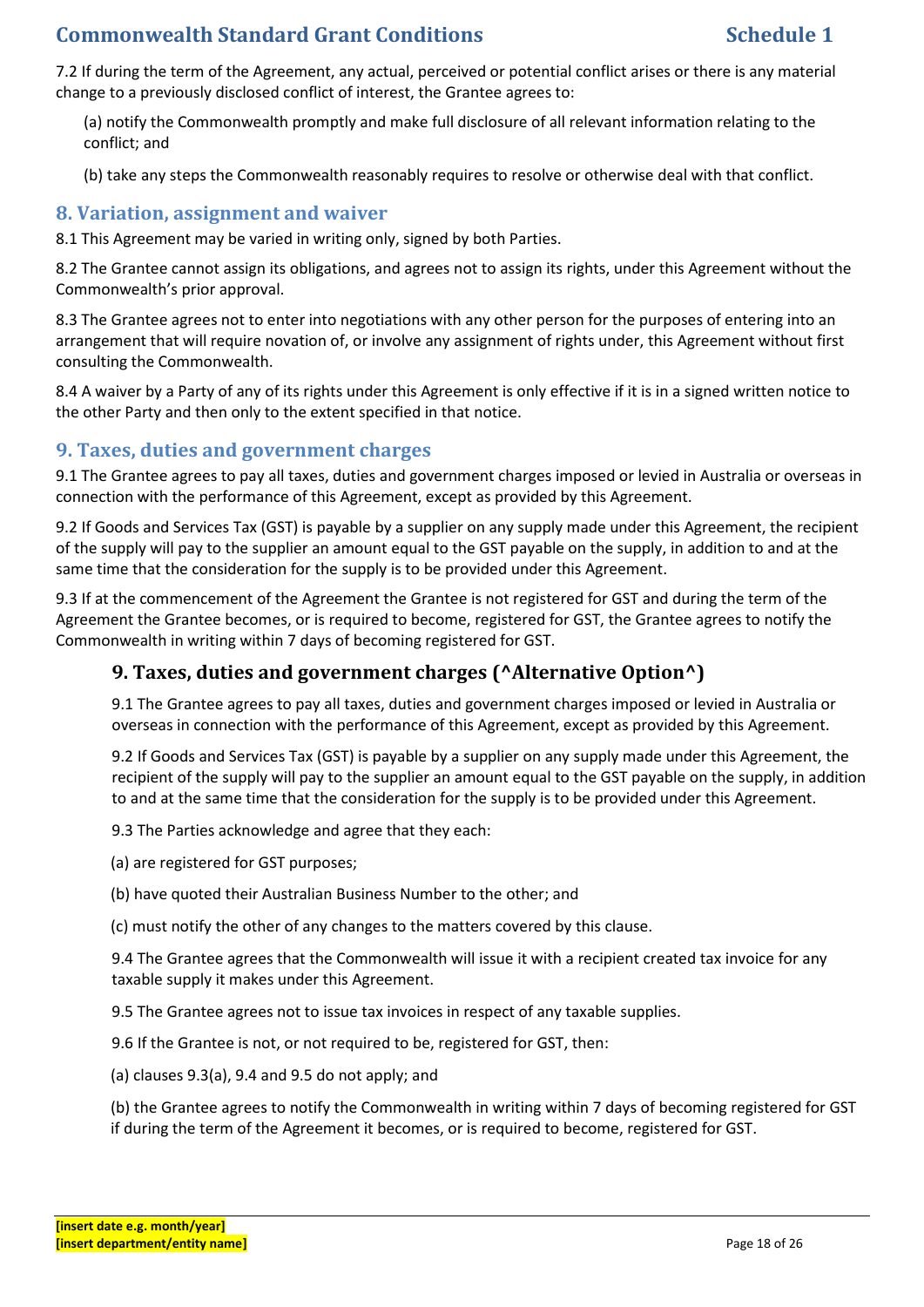## **10. Spending the Grant**

10.1 The Grantee agrees to spend the Grant for the purpose of performing the Activity and otherwise in accordance with this Agreement.

10.2 Within one month after the Activity Completion Date, the Grantee agrees to provide a statement signed by the Grantee in a form specified by the Commonwealth verifying the Grant was spent in accordance with this Agreement.

## **10. Spending the Grant (^Alternative Option 1^)**

10.1 The Grantee agrees to spend the Grant for the purpose of performing the Activity and otherwise in accordance with this Agreement.

10.2 Within one month after the Activity Completion Date **[and at least every 12 months during the term of** the Activity], the Grantee agrees to provide [a] financial statement[s] signed by the Grantee verifying the Grant was spent in accordance with this Agreement.

10.3 A statement under clause 10.2 must include an income and expenditure statement in relation to the Grant and the Activity for each financial year of the Agreement.

## **10. Spending the Grant (^Alternative Option 2^)**

10.1 The Grantee agrees to spend the Grant for the purpose of performing the Activity and otherwise in accordance with this Agreement.

10.2 Within the timeframe specified by the Commonwealth (and if no timeframe is specified, three months) after the Activity Completion Date, and each 12 month anniversary of the Activity's start date during the term of the Activity, the Grantee agrees to provide the Commonwealth with an independently audited financial acquittal report verifying that the Grant has been spent in accordance with this Agreement.

10.3 The reports under clause 10.2 must be audited by:

(a) a Registered Company Auditor under the *Corporations Act 2001*; or

(b) a certified Practising Accountant; or

(c) a member of the National Institute of Accountants; or

(d) a member of the Institute of Chartered Accountants;

who is not a principal member, shareholder, officer or employee of the Grantee or a related body corporate.

#### **11. Repayment**

11.1 If any amount of the Grant:

(a) has been spent other than in accordance with this Agreement; or

(b) is additional to the requirements of the Activity;

then the Commonwealth may by written notice:

(c) require the Grantee to repay that amount to the Commonwealth;

(d) require the Grantee to deal with that amount as directed by the Commonwealth; or

(e) deduct the amount from subsequent payments of the Grant or amounts payable under another agreement between the Grantee and the Commonwealth.

11.2 If the Commonwealth issues a notice under this Agreement requiring the Grantee to repay a Grant amount:

(a) the Grantee must do so within the time period specified in the notice;

(b) the Grantee must pay interest on any part of the amount that is outstanding at the end of the time period specified in the notice until the outstanding amount is repaid in full; and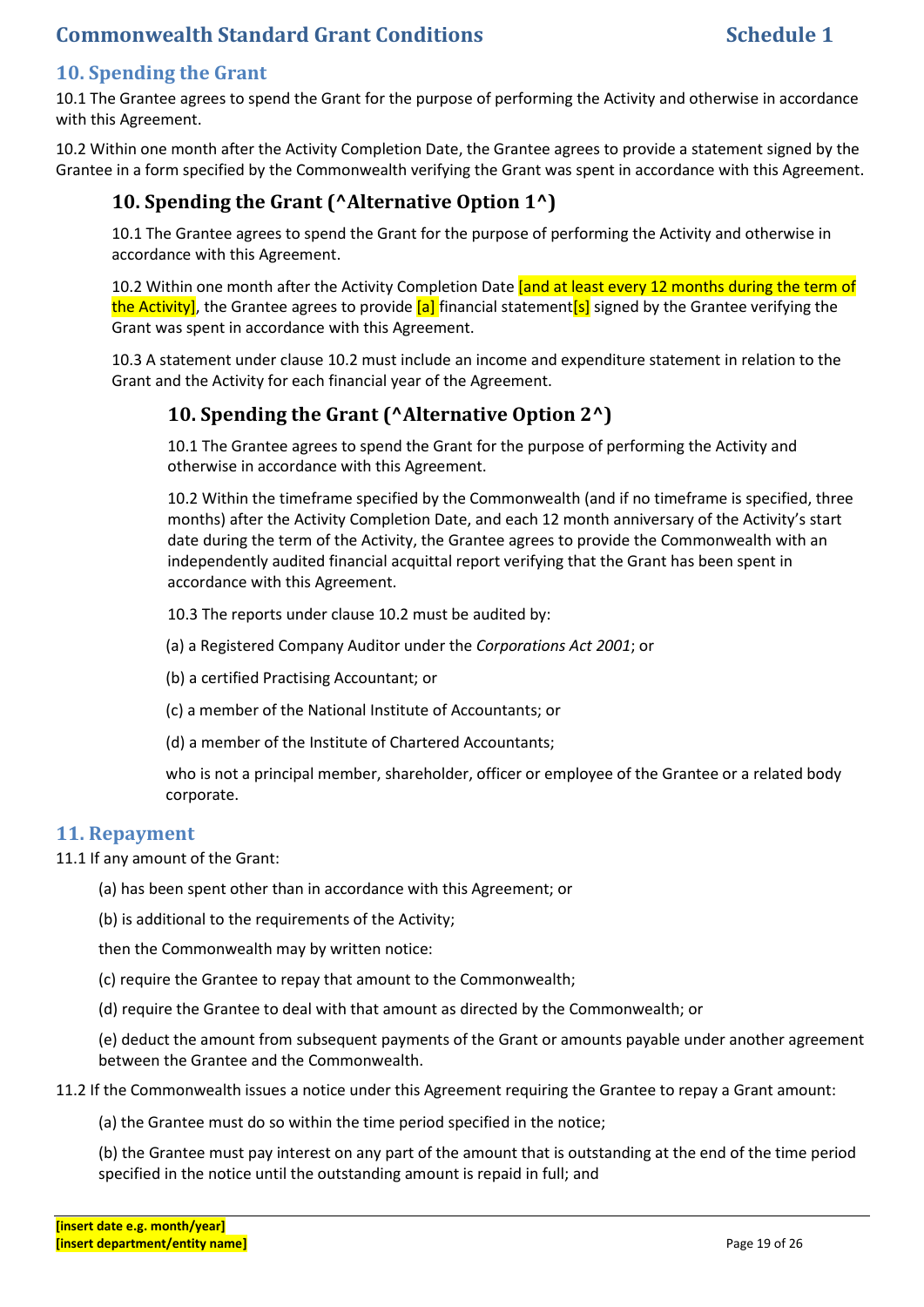(c) the Commonwealth may recover the amount and any interest under this Agreement as a debt due to the Commonwealth without further proof of the debt being required.

## **12. Record keeping**

12.1 The Grantee agrees to keep financial accounts and other records relating to the expenditure of the Grant and the conduct and management of the Activity and provide copies of the records to the Commonwealth upon request.

## **12. Record keeping (^Alternative Option^)**

12.1 The Grantee agrees to keep financial accounts and other records that:

(a) detail and document the conduct and management of the Activity;

(b) identify the receipt and expenditure of the Grant [and any Other Contributions] separately within the Grantee's accounts and records so that at all times the Grant is identifiable; and

(c) enable all receipts and payments related to the Activity to be identified and reported.

12.2 The Grantee agrees to keep the records for five years after the Activity Completion Date or such other time specified in the Grant Details and provide copies of the records to the Commonwealth upon request.

## **13. Reporting**

13.1 The Grantee agrees to provide the Reporting Material specified in the Grant Details to the Commonwealth.

13.2 The Grantee acknowledges that the giving of false or misleading information to the Commonwealth is a serious offence under the *Criminal Code Act 1995* (Cth).

## **13. Reporting and liaison (^Alternative Option 1^)**

13.1 The Grantee agrees to provide the Reporting Material specified in the Grant Details to the Commonwealth.

13.2 In addition to the obligations in clause 13.1, the Grantee agrees to:

(a) liaise with and provide assistance and information to the Commonwealth as reasonably required by the Commonwealth; and

(b) comply with the Commonwealth's reasonable requests, directions and monitoring requirements,

in relation to the Activity.

13.3 If the Commonwealth acting reasonably has concerns regarding the performance of the Activity or the management of the Grant, the Commonwealth may by written notice require the Grantee to provide one or more additional reports, containing the information and by the date(s), specified in the notice.

13.4 The Grantee acknowledges that the giving of false or misleading information to the Commonwealth is a serious offence under the Criminal Code Act 1995 (Cth).

## **13. Reporting, liaison and review (^Alternative Option 2^)**

13.1 The Grantee agrees to provide the Reporting Material specified in the Grant Details to the Commonwealth.

13.2 In addition to the obligations in clause 13.1, the Grantee agrees to:

(a) liaise with and provide assistance and information to the Commonwealth as reasonably required by the Commonwealth; and

(b) comply with the Commonwealth's reasonable requests, directions and monitoring requirements,

in relation to the Activity and any Commonwealth review or evaluation of it.

13.3 If the Commonwealth acting reasonably has concerns regarding the performance of the Activity or the management of the Grant, the Commonwealth may by written notice require the Grantee to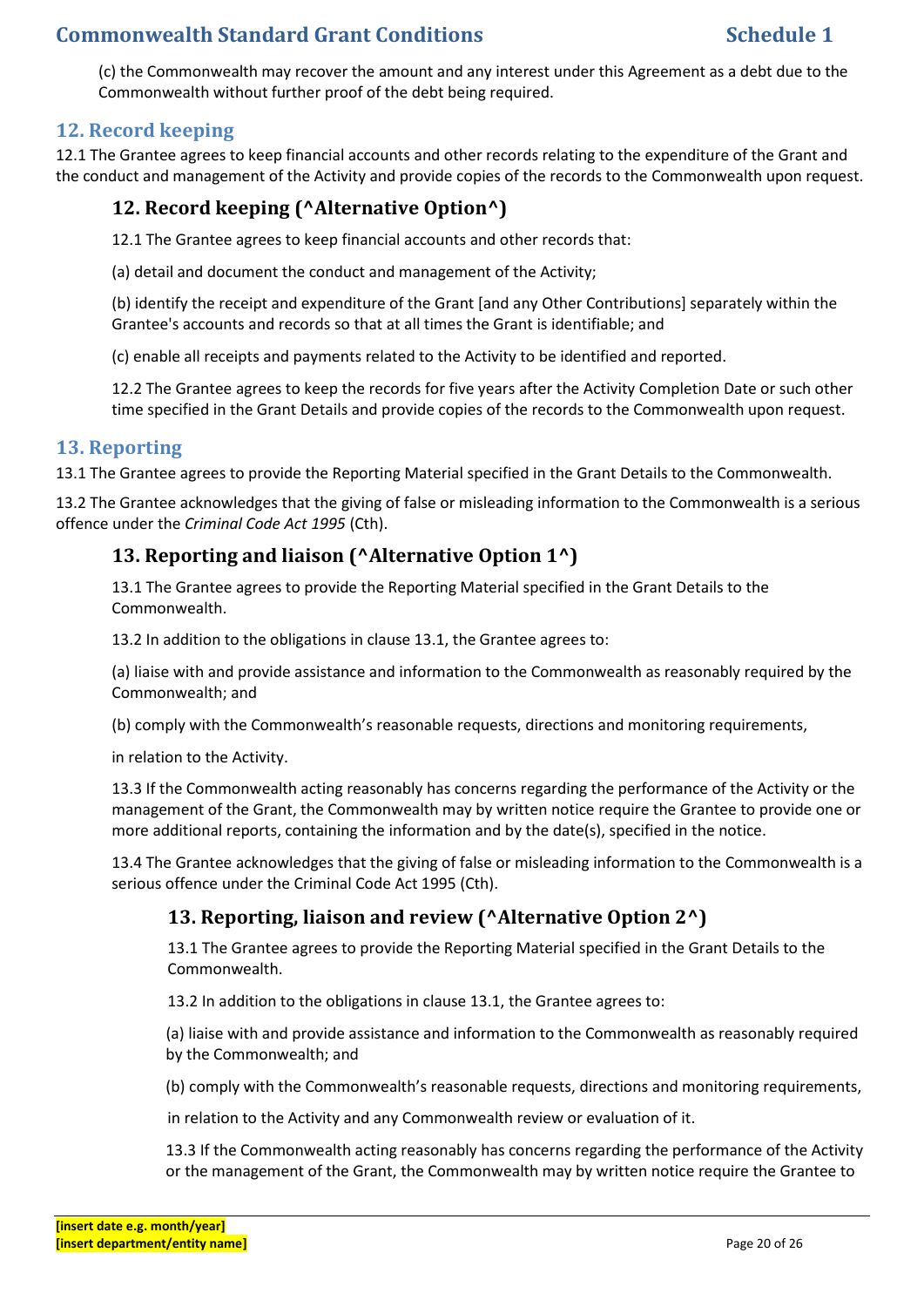provide one or more additional reports, containing the information and by the date(s), specified in the notice.

13.4 If, at any time, a Party reasonably believes that the Activity is unlikely to fully meet the purpose of the Grant, or there are Activity risks that need to be addressed, that Party may provide written notice to the other Party setting out its reasons for that belief and proposing steps that could be taken to better achieve that purpose or address those risks. The Parties agree to work co-operatively to:

- (a) consider, and negotiate in good faith, any change proposed under this clause 13.4; and
- (b) implement any such change that is agreed by the Parties by executing a variation to this Agreement under clause 8.1.

13.5 Except to the extent the Parties agree a variation under clause 8.1, clause 13.4 does not limit any of a Party's other rights under this Agreement.

13.6 The Grantee acknowledges that the giving of false or misleading information to the Commonwealth is a serious offence under the *Criminal Code Act 1995* (Cth).

#### **14. Privacy**

14.1 When dealing with Personal Information in carrying out the Activity, the Grantee agrees:

(a) to comply with the requirements of the Privacy Act 1988 (Cth); and

(b) not to do anything which, if done by the Commonwealth, would be a breach of an Australian Privacy Principle.

## **14. Privacy (^Alternative Option 1^)**

14.1 When dealing with Personal Information in carrying out the Activity, the Grantee agrees:

(a) to comply with the requirements of the *Privacy Act 1988* (Cth);

(b) not to do anything which, if done by the Commonwealth, would be a breach of an Australian Privacy Principle;

(c) to ensure that any of the Grantee's subcontractors or personnel who deal with Personal Information for the purposes of this Agreement are aware of the requirements of the *Privacy Act 1988* (Cth) and the Grantee's obligations under this clause; and

(d) to immediately notify the Commonwealth if the Grantee becomes aware of an actual or possible breach of this clause by the Grantee or any of the Grantee's subcontractors or personnel.

## **14. Privacy (^Alternative Option 2^)**

14.1 When dealing with Personal Information in carrying out the Activity, the Grantee agrees:

(a) to comply with the requirements of the *Privacy Act 1988* (Cth);

(b) not to do anything which, if done by the Commonwealth, would be a breach of an Australian Privacy Principle;

(c) to ensure that any of the Grantee's subcontractors or personnel who deal with Personal Information for the purposes of this Agreement are aware of the requirements of the *Privacy Act 1988* (Cth) and the Grantee's obligations under this clause; and

(d) to immediately notify the Commonwealth if the Grantee becomes aware of an actual or possible breach of this clause by the Grantee or any of the Grantee's subcontractors or personnel.

14.2 In carrying out the Activity, the Grantee agrees not to send any Personal Information outside Australia without the Commonwealth's prior written approval. The Commonwealth may impose any conditions it considers appropriate when giving its approval.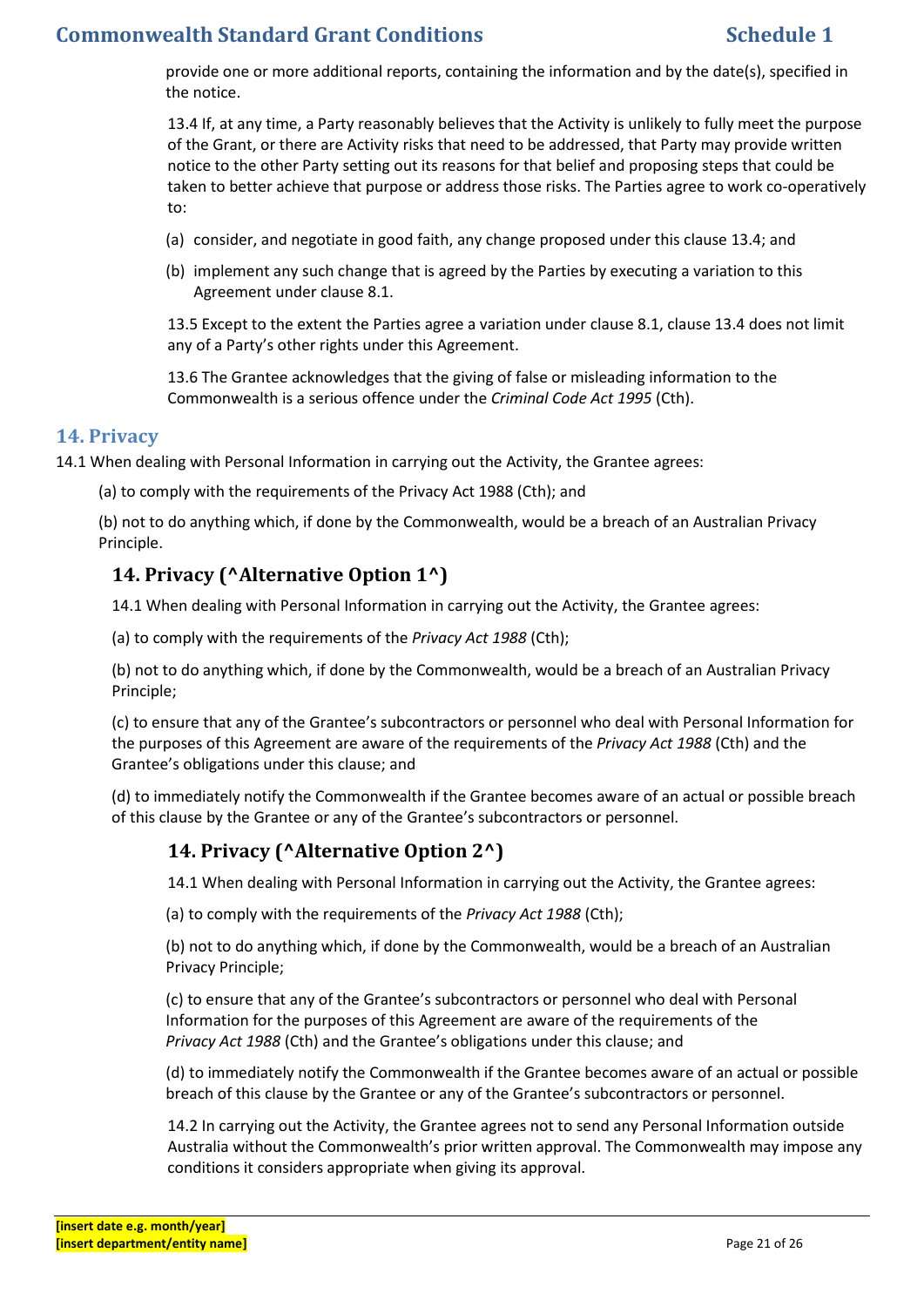## **15. Confidentiality**

15.1 The Parties agree not to disclose each other's confidential information without the other Party's prior written consent unless required or authorised by law or Parliament to disclose.

15.2 The Commonwealth may disclose the Grantee's confidential information where;

(a) the Commonwealth is providing information about the Activity or Grant in accordance with Commonwealth accountability and reporting requirements;

(b) the Commonwealth is disclosing the information to a Minister of the Australian Government, a House or Committee of the Commonwealth Parliament; or

(c) the Commonwealth is disclosing the information to its personnel or another Commonwealth agency where this serves the Commonwealth's legitimate interests.

#### **16. Insurance**

16.1 The Grantee agrees to maintain adequate insurance for as long as any obligations remain in connection with this Agreement and provide proof of insurance to the Commonwealth upon request.

## **16. Insurance (^Alternative Option 1^)**

16.1 The Grantee agrees to **[effect and]** maintain for as long as any obligations remain in connection with this Agreement:

(a) workers compensation insurance as required by law;

(b) adequate and appropriate public liability insurance;

(c) insurance against any loss or damage to an asset for its full replacement cost including where relevant the costs of demolition and removal of debris and the cost of architects, engineers and other consultants; and

(d) any other additional insurance specified in the Grant Details.

16.2 The Grantee agrees to provide proof of insurance to the Commonwealth upon request and within the time specified in the request.

## **16. Insurance (^Alternative Option 2^)**

16.1 The Grantee agrees to:

(a) conduct a risk assessment to identify the risks associated with undertaking the Activity; and

(b) effect and maintain adequate and appropriate insurance to mitigate the risks identified in the risk assessment prepared under clause 16.1(a).

16.2 The Grantee agrees to provide proof of insurance to the Commonwealth upon request and within the time specified in the request.

#### **17. Intellectual property**

17.1 Subject to clause 17.2, the Grantee owns the Intellectual Property Rights in Activity Material and Reporting Material.

17.2 This Agreement does not affect the ownership of Intellectual Property Rights in Existing Material.

17.3 The Grantee provides the Commonwealth a permanent, non-exclusive, irrevocable, royalty-free licence to use, modify, communicate, reproduce, publish, adapt and sub-license the Reporting Material for Commonwealth Purposes.

17.4 The licence in clause 17.3 does not apply to Activity Material.

## **18. Dispute resolution**

18.1 The Parties agree not to initiate legal proceedings in relation to a dispute arising under this Agreement unless they have first tried and failed to resolve the dispute by negotiation.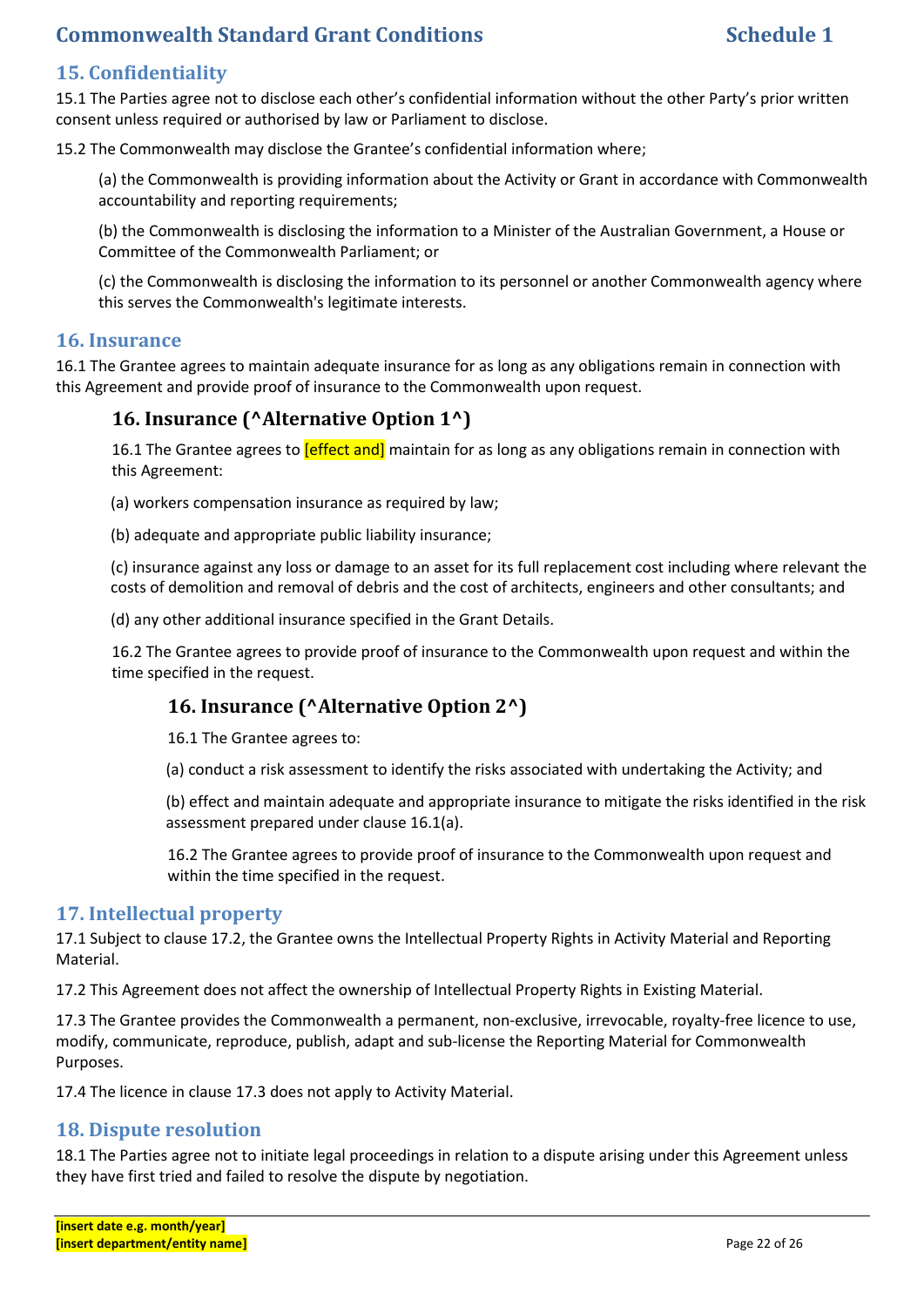18.2 Unless clause 18.3 applies, the Parties agree to continue to perform their respective obligations under this Agreement when a dispute exists.

18.3 The Parties may agree to suspend performance of the Agreement pending resolution of the dispute.

18.4 Failing settlement by negotiation in accordance with clause 18.1, the Parties may agree to refer the dispute to an independent third person with power to intervene and direct some form of resolution, in which case the Parties will be bound by that resolution. If the Parties do not agree to refer the dispute to an independent third person, either Party may initiate legal proceedings.

18.5 Each Party will bear their own costs in complying with this clause 18, and the Parties will share equally the cost of any third person engaged under clause 18.4.

18.6 The procedure for dispute resolution under this clause does not apply to any action relating to termination, cancellation or urgent interlocutory relief.

## **19. Reduction, Suspension and Termination**

#### 19.1 Reduction in scope of agreement for fault

19.1.1 If the Grantee does not comply with an obligation under this Agreement and the Commonwealth believes that the non-compliance is incapable of remedy, or if the Grantee has failed to comply with a notice to remedy, the Commonwealth may by written notice reduce the scope of the Agreement.

19.1.2 The Grantee agrees, on receipt of the notice of reduction, to:

(a) stop or reduce the performance of the Grantee's obligations as specified in the notice;

(b) take all available steps to minimise loss resulting from the reduction;

(c) continue performing any part of the Activity or the Agreement not affected by the notice if requested to do so by the Commonwealth; and

(d) report on, and return any part of, the Grant to the Commonwealth, or otherwise deal with the Grant, as directed by the Commonwealth.

19.1.3 In the event of reduction under clause 19.1.1, the amount of the Grant will be reduced in proportion to the reduction in the scope of the Agreement.

#### 19.2 Suspension

19.2.1 If:

(a) the Grantee does not comply with an obligation under this Agreement and the Commonwealth believes that the non-compliance is capable of remedy;

(b) the Commonwealth reasonably believes that the Grantee is unlikely to be able to perform the Activity or manage the Grant in accordance with this Agreement; or

(c) the Commonwealth reasonably believes that there is a serious concern relating to the Grantee or this Agreement that requires investigation;

the Commonwealth may by written notice:

(d) immediately suspend the Grantee from further performance of the Activity (including expenditure of the Grant); and/or

(e) require that the non-compliance or inability be remedied, or the investigation be completed, within the time specified in the notice.

#### 19.2.2 If the Grantee:

(a) remedies the non-compliance or inability specified in the notice to the Commonwealth's reasonable satisfaction, or the Commonwealth reasonably concludes that the concern is unsubstantiated, the Commonwealth may direct the Grantee to recommence performing the Activity; or

(b) fails to remedy the non-compliance or inability within the time specified, or the Commonwealth reasonably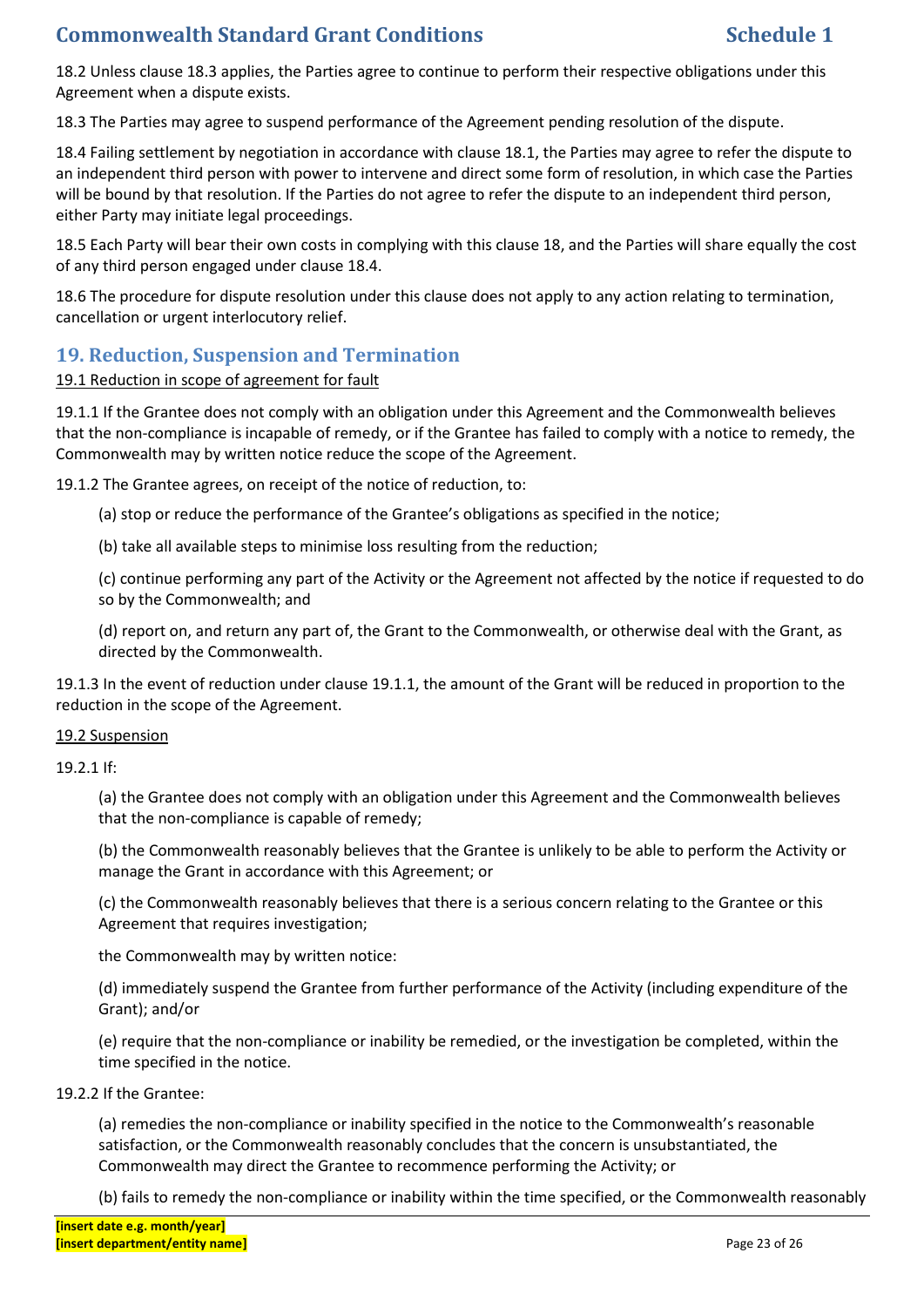concludes that the concern is likely to be substantiated, the Commonwealth may reduce the scope of the Agreement in accordance with clause 19.1 or terminate the Agreement immediately by giving a second notice in accordance with clause 19.3.

#### 19.3 Termination for fault

19.3.1 The Commonwealth may terminate this Agreement by notice where the Grantee has:

(a) failed to comply with an obligation under this Agreement and the Commonwealth believes that the noncompliance is incapable of remedy or where clause 19.2.2.b applies; or

(b) provided false or misleading statements in relation to the Grant; or

(c) become bankrupt or insolvent, entered into a scheme of arrangement with creditors, or come under any form of external administration.

(d) in addition to clause 19.3.1(a), breached the requirements in subclause 1.3.

19.3.2 The Grantee agrees, on receipt of the notice of termination, to:

(a) stop the performance of the Grantee's obligations;

(b) take all available steps to minimise loss resulting from the termination; and

(c) report on, and return any part of, the Grant to the Commonwealth, or otherwise deal with the Grant, as directed by the Commonwealth.

#### **20. Cancellation or reduction for convenience**

20.1 The Commonwealth may cancel or reduce the scope of this Agreement by notice, due to:

(a) a change in government policy; or

(b) a Change in the Control of the Grantee which the Commonwealth reasonably believes will negatively affect the Grantee's ability to comply with this Agreement.

20.2 On receipt of a notice of reduction or cancellation under this clause, the Grantee agrees to:

(a) stop or reduce the performance of the Grantee's obligations as specified in the notice;

(b) take all available steps to minimise loss resulting from that reduction or cancellation;

(c) continue performing any part of the Activity or the Agreement not affected by the notice if requested to do so by the Commonwealth; and

(d) report on, and return any part of, the Grant to the Commonwealth, or otherwise deal with the Grant, as directed by the Commonwealth.

20.3 In the event of reduction or cancellation under this clause, the Commonwealth will be liable only to:

(a) pay any part of the Grant due and owing to the Grantee under this Agreement at the date of the notice; and

(b) reimburse any reasonable and substantiated expenses the Grantee unavoidably incurs that relate directly and entirely to the reduction in scope or cancellation of the Agreement.

20.4 In the event of reduction, the amount of the Grant will be reduced in proportion to the reduction in the scope of the Agreement.

20.5 The Commonwealth's liability to pay any amount under this clause is:

(a) subject to the Grantee's compliance with this Agreement; and

(b) limited to an amount that when added to all other amounts already paid under the Agreement will not exceed the total amount of the Grant.

20.6 The Grantee will not be entitled to compensation for loss of prospective profits or benefits that would have been conferred on the Grantee but for the cancellation or reduction in scope of the Agreement under clause 20.1.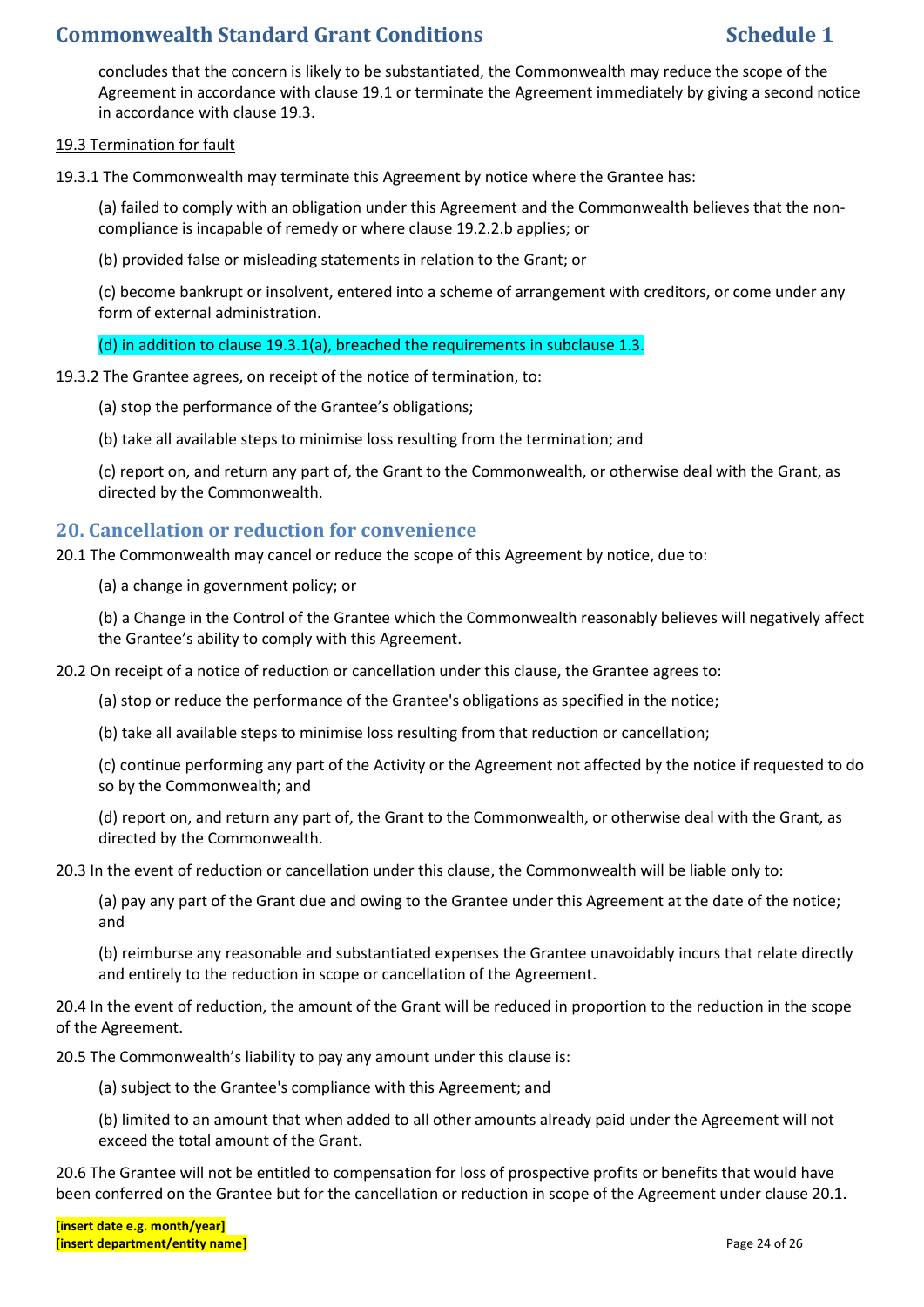## **Commonwealth Standard Grant Conditions Schedule 1** Schedule 1

20.7 The Commonwealth will act reasonably in exercising its rights under this clause.

### **21. Survival**

The following clauses survive termination, cancellation or expiry of this Agreement:

- clause 10 (Spending the Grant);
- clause 11 (Repayment);
- clause 12 (Record keeping);
- clause 13 (Reporting);
- clause 14 (Privacy);
- clause 15 (Confidentiality);
- clause 16 (Insurance);
- clause 17 (Intellectual property);
- clause 19 (Reduction, Suspension and Termination);
- clause 21 (Survival);
- clause 22 Definitions;
- $[$ <sup>^</sup>any applicable provisions included from the clause bank<sup>^</sup>]; and
- Any other clause which expressly or by implication from its nature is meant to survive.